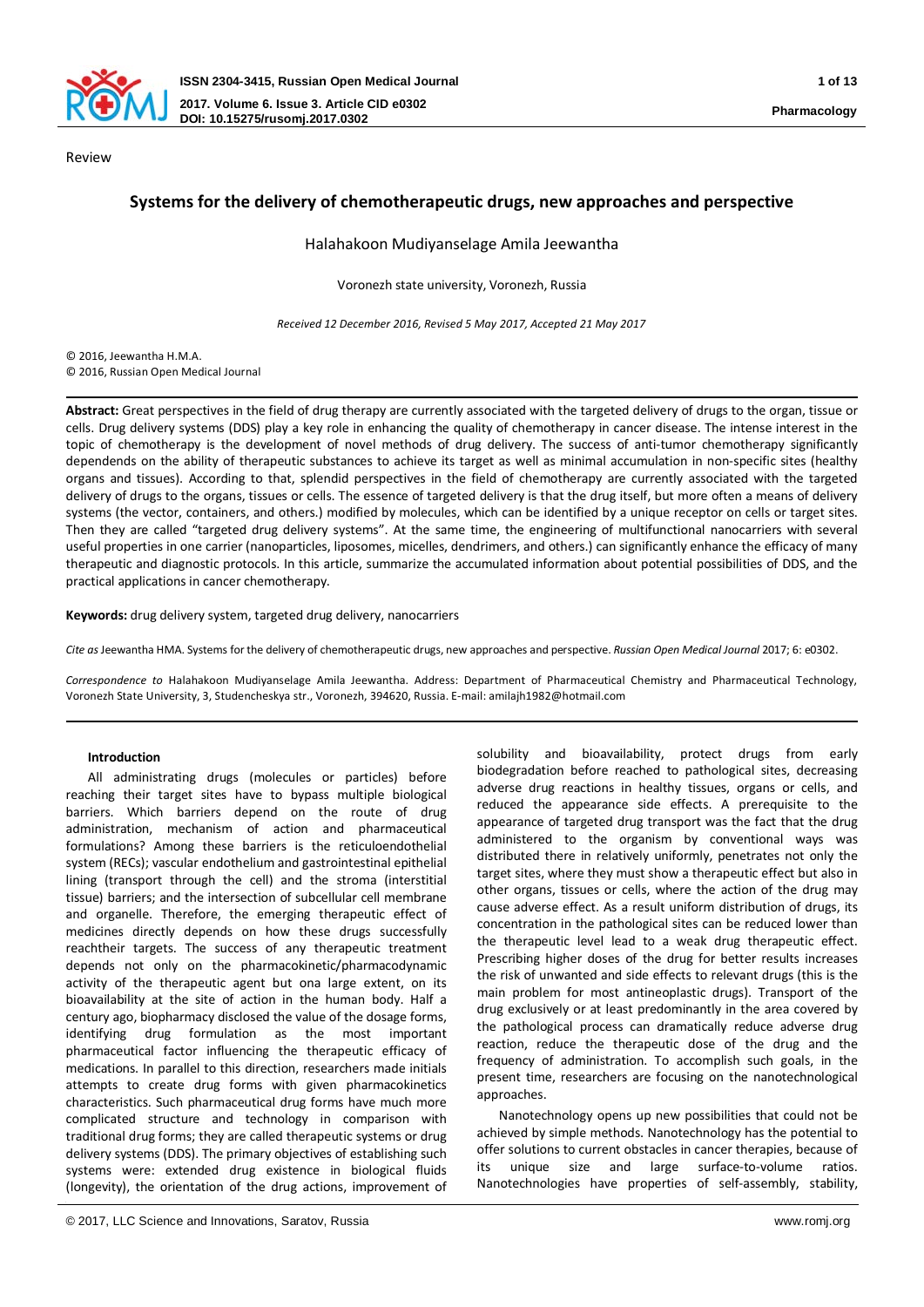

**ISSN 2304-3415, Russian Open Medical Journal 2 of 13 2017. Volume 6. Issue 3. Article CID e0302 DOI: 10.15275/rusomj.2017.0302 Pharmacology**

specificity, drug encapsulation and biocompatibility as a result of their material composition. DDS in nanoscale (10−1000 nm) [1, 2] or multifunctional carriers were capable of changing therapy of various diseases due to, primarily, the increased ability to overcome various biological barriers, improving half time, and targeted drug delivery [1, 3, 4]. At present, there are several nanotechnological platforms used for targeted drug delivery; they differ in physical and chemical structures [1, 5, 6]: polymersomes, nanoparticles, nanoshells, quantum dots, nanotubes, nanoemulsion, nanoerythrosomes, dendrimers, polymeric micelle, polymer-drug conjugates and others. Also, currently pharmaceutical manufacturers are using nanomaterials not only as drugs carriers, as well as the packaging material. Thus it is possible to increase productivity and maintain drugs consumer properties. Uni- (mono), bi- or multi-laminar vesicular structures such as liposomes with a variety of desired properties can be applied as drug carriers for the anticancer drugs delivery [3, 7–10]. From the biomedical point of view, liposomes are biocompatible, cause very little or no antigenic, pyrogenic, allergic and toxic reactions; they easily undergo biodegradation. They protect the host from any undesirable effects of the encapsulated drug, at the same time protecting the entrapped drugs from the inactivating action of the physiological medium and, they are capable of delivering encapsulated contains to intracellular space in different cells. Biodistribution of liposomes is a very important parameter from the clinical point of view. These conventional liposomes in the treatment of cancer and cancer tissue encountered a serious problem of stability and inactivity of liposomes to deliver sufficient concentration at the site of tumor tissue. Also, when the pathological target site is beyond the mononuclear phagocyte system, efficient liposome uptake by the macrophages, and their subsequent removal from circulation, is one of the main disadvantages for possible use of liposomes as DDSs. In this case, some problems can be solved using novel technological approaches like nanotechnology, biotechnology, others [12, 13]. Conventional liposomes can be modified by different methods and divert into various types of liposomes with certain properties, like pH-sensitive, thermosensitive, stealths, targeting, others. If we consider the "stealth liposomes" its suppose strongly hydrated polymer coated, covalently coupled antibodies and other protective surface proteins (serum proteins) surface, whereby such liposomes hinder macrophages do not perceive them as foreign particles to be removed. Experiments on animals had shown that therapeutic action of anticancer drugs when used "stealth liposomes" were unusually intensified and in some cases resulted in complete remission of tumors [4, 8, 11]. In malignan ttumors, a substantial decrease in the size of the metastasis was observed. Liposomes (stealth liposomes) form of the Doxorubicin (DOXIL®) shows a significant increase in the effectiveness of treatment against the Kaposi Sarcoma [8]; Lipoplatin TM (liposomal cisplatin) shows effective reduce cisplatin neurotoxicity in phase III human clinical trials with pancreatic, head, neck, nonsmall-cell lung (NSCL) cancer patients. Also, well-known liposome technology can be applied to improve vincristine (VCR) and vinblastine (VLB) sulfate biopharmaceutical properties. For example, Jeffrey A. Silverman et al. [12] showed that the liposomal form vincristine sulfate (Marqibo®) could overcome the doselimiting side effects of vincristine and pharmacokinetic drawbacks. Moreover, also there was scientific evidence, that polyethylene glycol (PEG) coupled liposomal surface increase the circulation half-life of liposomes [13].

Researchers focus their attention on several factors for developing new DDSs for chemotherapy. Those factors may affect therapeutic possibilities of the carrier, the enhanced permeability and retention (EPR) effect of some tumors, the ability to extravasation, intratumoral distribution, heterogeneity of tumors, overexpression of specific cell markers on the target, and others. Nowadays, researchers are used possessing research information and evidence of histological and physiological characteristics (overexpression of cell markers, EPR-effect, pH of tumor tissues, hypoxia in tumor tissues and others) most ofthe cancers types for the development of novel anticancer DDS (pH-sensitive, redoxsensitive, targeted and others DDS). Drug formations with targeted action (targeted drug delivery systems – TDDS) are more important for enhancing the quality of the primary cancer chemotherapy. The targeted drug delivery can be devided into two types: "active targeting" and "passive targeting" systems. The concept of passive drugs targeting was based on the EPR-effect of the tumors, the possibility to use nanocarriers for target anticancer drug delivery by the EPR – that was first proposed by Prof. Hiroshi Maeda in 1985 [14]. However, some cases show that the passive targeting method can be limited to certain types of tumors – only have no expressed with EPR-effect, also tumor blood vessels structure may not be identical in all area of the tumor. Such limitations can be overcome using programmed nanoсcarries, which can selectively and actively bind with specific target cells after extravasation. It can be achieved by attaching targeting agents such as ligands molecules, to the surface of nanocarriers, which can bind to specific receptors on the cell surface via differents chemical conjugations (polymer conjugates, linkers, and others) [15–18] (see *Figures* 1 and 2). The concept of active direction was considered as a specific interaction between the drug carrier and the target cells, through ligand-receptor interactions. The drug carrier must be on target cells at a very close distance (<0.5 nm). However, these DDSs do not have selfnavigating ability to reach the target site by itself [19]. Such systems also reach the target through blood flow and extravasation. Targeted drug delivery can be also classified by areas: the system areas (systemic targeting) and intracellular direction (intracellular targeting) [17, 20–23].



**Figure 1. Schematic presentation of various kinds of immuno-liposomes.** Fab – antibody; scFv – single chain Fv-fragments; PEG - polyethylene glycol. Source[: http://www.liposomes.org/2011/09/](http://www.liposomes.org/2011/09/)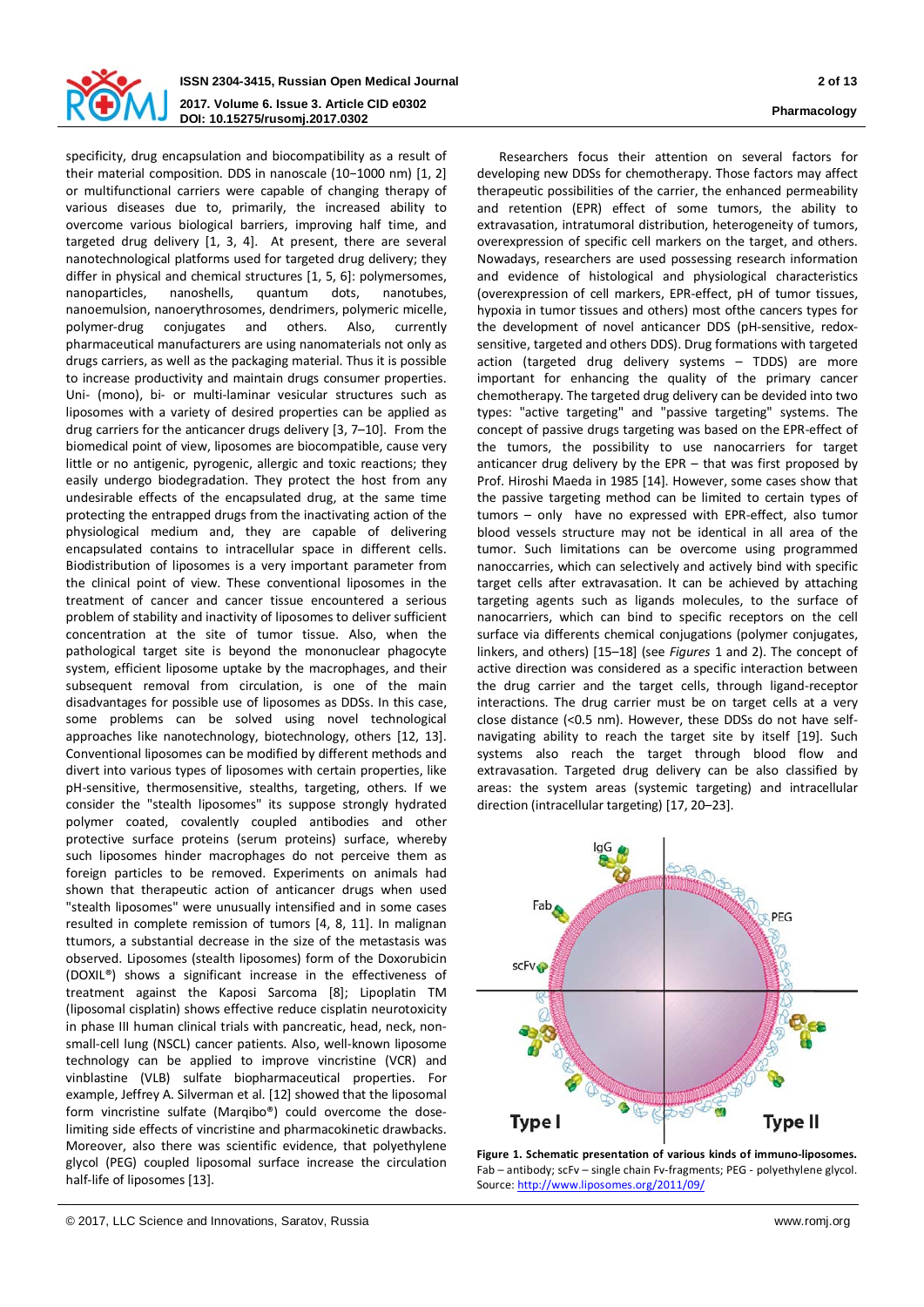



**Figure 2. The schematic representation of the concept of multifunctional drug carrier.**

**A. Multifunctional liposome (immunoliposomes; Stealth liposomes, and others.): 1. PEG-lipid linkers; 2. Polyethylene glycol (PEG) coated "Stealth liposomes"; 3. Encapsulated Drugs; 4. Stimulus-sensitive phospholipids; 5. pH, temperature sensitive, photo-sensible releasing receptors; 6. Fluorescent, MRI, radiocontrast agent; 7. The targeting ligands or markers (anti-HER2 / neu, ECAMP, RGD, CD19, VEGF-A etс.) a. Connected to the distal end of the PEG-chain, b. Connected to the carrier surface.**

**B. Liposome-nanoparticle hybrids: 8. Conjugated nanoparticles; 9. The nanoparticles immersed in the lipid bilayer; 10. The nanoparticles adsorbed on the surface of liposomes; 11. The encapsulated nanoparticles.**

**C. Multifunctional nanocarriers (magnetic, contrasting, pH-sensitive, and others): 12. pH or temperature sensitive polymers; 13. The cell-specific receptors; 14. Releasing receptors; 15. Cells penetrating peptides are attached to the surface of carriers, and carrier absorption increases with cells.**

Intracellular transport of biologically active molecules with therapeutic properties is one of the fundamental problems in drug delivery in general. Many pharmaceutical agents should be delivered intracellularly to exert their therapeutic action inside the cytoplasm or to the nucleus or other specific organelles, such as lysosomes, mitochondria, cytoskeleton, or endoplasmic reticulum. Among such agents we can find drugs that are used for gene therapy and must reach the cell nuclei; pro-apoptotic drugs to the mitochondria; lysosome enzymes to the lysosome compartment; some terpene indole alkaloids (TIAs), such as VCR and VLB, to the cytoskeleton and some others [17, 21, 24, 25]. Namely intracellular drug delivery can overcome some significant drug limitations, such as multi-drug resistance in cancer chemotherapy. In the intracellular drug delivery we can use different carriers, nanoparticles, polymeric micelles, laminar vesicles (liposomes, immunoliposomes), dendrimers, quantum dots, and others [3, 10, 21, 26–29].

Antibodies TDDSs are the appropriate approach for the targeted delivery of anticancer therapeutic agents. By this time, scientists are considering the possibility of applying overexpression cell marker on the cell surface for the TDDSs [26, 30]. The term overexpression is only a relative concept – between the expression level of cellular markers in target cells and normal cells. For example, in the breast, and ovarian cancer, markers of human epidermal growth factor receptor-2 (HER2) increase expression of 20-30% more than in the normal cells [31] (but some other

authors claim this overexpression can vary between 10-34% [32] and 20-30% [26, 33]). In laboratory studies it was shown, that the increment of the HER2 has a direct relationship with the pathogenesis of breast cancer, it allows researchers to explore the possibility of using HER2 overexpression for developing TDDS breast cancer [34–36] in research. Two decades ago Dmitri Kirpotin et al. [37] have shown the potential of a stable anti-HER2 immunoliposomes «PEG-modified phosphatidylethanolamine (PEGG-DSPE) coupled with the Fab (fragment-antigen binding) fragments of recombinant human monoclonal antibodies (Mab) against the extracellular domain of HER2/Neu» as a carrier for targeted delivery of therapeutic agents against HER2 – overexpression cancer (*Editor's comment:* Neu is so named because it was derived from a rodent glioblastoma cell line, a type of neural tumor). Present day Tianshu Li et al. [38] in their research demonstrated the possibility of pH-sensitive immunoliposomes for enhanced delivery of anticancer drug to ErbB2 (erythroblastic leukemia viral oncogene homolog-2) overexpressing breast cancer cells (*Editor's comment:* HER2 and HER2/Neu are synonyms of ErbB2). Overexpression of various receptors on the tumor cells have special for tumors structural and biochemical characteristics that physiologically distinguishes them from normal cells. Several integrin subtypes receptors, which are critical for cell adhesion, cell signaling, cell viability and motility, have shown overexpression in the cancer cells [32, 39]. Extracellular matrix (ECM) molecules serve as ligands for integrins and are crucial for carcinogenesis. αvβ3-integrin receptors are overexpressed on the surface of various cancer cells, play a critical role in the development of tumor angiogenesis (αvβ3, αvβ5, α5β1) and metastasis of cancer cells. Thus, ligands that recognize specific subtypes of integrins seem excellent candidates for conjugation to drugs or the carrier for the tumor targeted drug delivery [40]. Many adhesive proteins present in extracellular matrices and the blood contain the tripeptide arginine-glycine-aspartic acid (RGD) as their cell recognition site. Shunrong Ji et al. [41] developed RGDconjugated albumin nanoparticles as a novel DDS for the pancreatic cancer therapy. Сell uptake studies were conducted on BxPC-3 (primary human pancreatic tumor line) cells since they overexpress αvβ3-receptors. They showed that RGD-conjugated albumin gemcitabine-loaded nanoparticles (94–166 nm) were successfully taken up into BxPC-3 cells in a particular fashion and the in vitro and in vivo antitumor efficacy was improved against BxPC-3 cells.

Nowadays, many researchers have been able to create a variety of therapeutic systems to drugs delivery with explicitly given property (stealth liposomes, immunoliposomes, nanoparticles, micelles, others) [3, 10, 26–29, 42], which can be successfully used for the delivery of anticancer drugs. D. Kirpotin et al. [37, 43], Tao Yang et al. [33], and others, in their research, have proved the potentials of immunoliposomes application for targeted delivery of anticancer drugs (doxorubicin, vincristine, and others) in breast cancer, others. Immunoliposomes – a type of liposomes, which surface is associated with antibodies or portions of antibody (epithelial cell adhesion molecule – EpCAM, HER-2/Neu, cluster of differentiation – CD5, CD19, CD20, human heparin-binding epidermal growth factor-like growth factor – HB-EGF, vascular endothelial growth factor A – VEGF-A, disialoganglioside – GD2, cancer antigen 19-9 – CA19-9, mucin 1 – Muc-1, platelet derived growth factor – PDGF, sulfotransferase family 2B member 1 – SULT2B1, others) [15, 17, 20, 44–52] prevailing purposeful action as a carrier for medicines.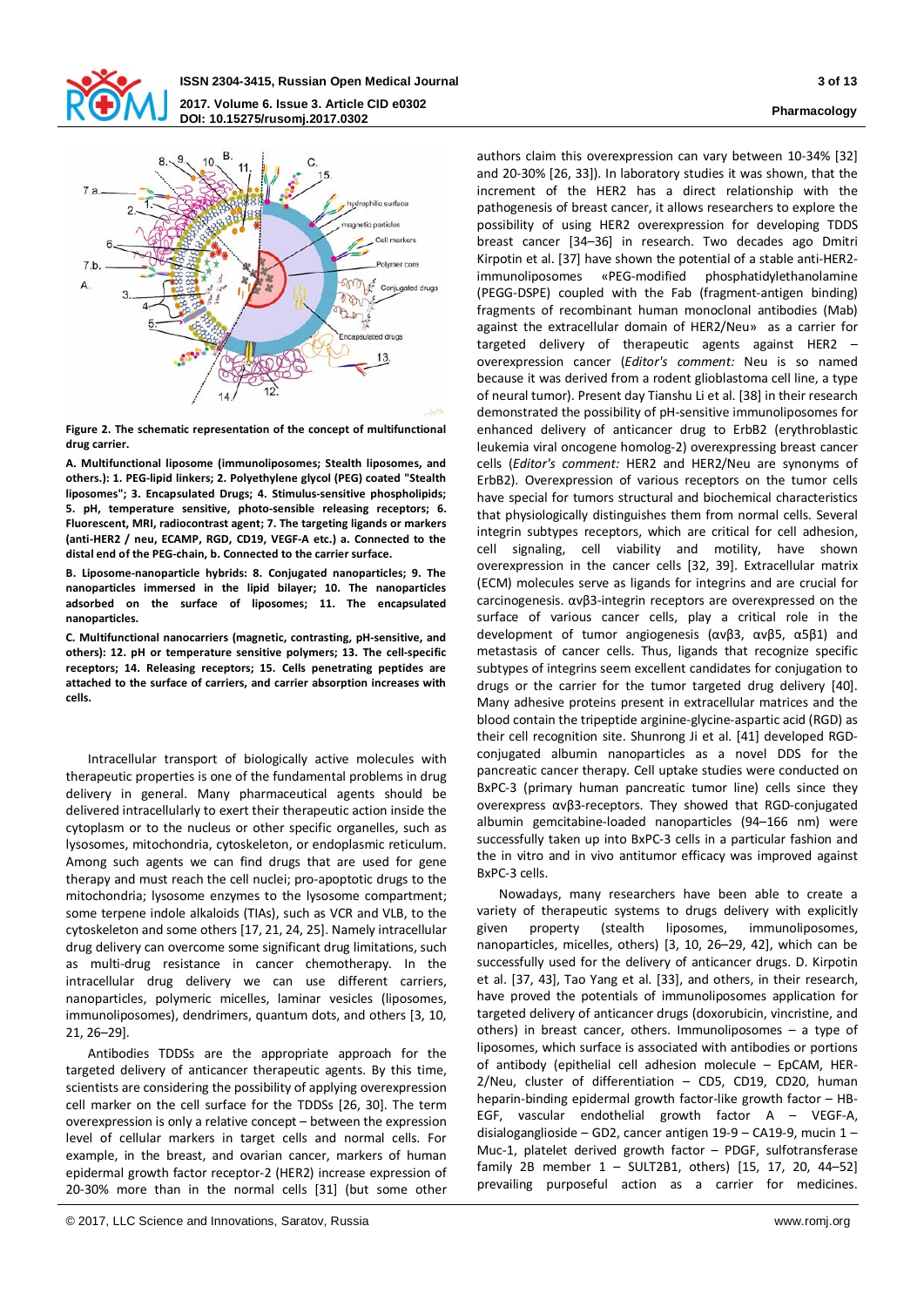

### **ISSN 2304-3415, Russian Open Medical Journal 4 of 13 2017. Volume 6. Issue 3. Article CID e0302 DOI: 10.15275/rusomj.2017.0302 Pharmacology**

Immunoliposomes can be divided into 3 groups according to their structure [53, 54] (see *Figure* 1). Type I – Immunoliposomes – molecules (fragment) antibodies are directly connected to the surface of the bilayer, with the absence of PEG chains (type I-a) or presence (type Ib). Type II antibodies are coupled to the distal end of the PEG chain.

The most frequently used, typical antigens belong to an antigen family of HER. In this context HER2 (membrane protein, tyrosine kinase family receptors of the epidermal factor EGFR/ErbB growth encoded by a human gene ERBB2) is most widely used in clinical trials as a target [26, 49, 55]. EpCAM is a transmembrane protein that is involved in epithelium-specific  $Ca<sup>2+</sup>$  independent cell-cell adhesion [44, 56]. Among tumor tissue, almost all the carcinomas carry EpCAM on their surface. They showed varying degrees of expression in cervix, lung, breast, prostate, renal cell, colon, rectum, and cutaneous squamous cell carcinoma [47, 52, 56, 57]. The EpCAM expression is virtually absent in melanoma, primary central nervous system tumor, sarcoma, lymphoma, and germ cell tumors [44]. At present, researchers have developed a more advanced form of immunoliposomes that is called Lyticimmunoliposomes (LILs) [26]. Enrique et al. (48) in the research study developed Trastuzumab [58] (Herceptin™) encapsulated LILs against MCF7/HER2 (*Editor's comment:* MCF-7 is a breast cancer cell line isolated in 1970 from a 69-year-old Caucasian woman. MCF-7 is the acronym of Michigan Cancer Foundation-7, referring to the institute in Detroit where the cell line was established in 1973 by Herbert Soule and co-workers. Source: [https://en.wikipedia.org/wiki/MCF-7\)](https://en.wikipedia.org/wiki/MCF-7), and SKBr3 tumor cells lines (*Editor's comment:* SkBr3 is a cell line isolated by the Memorial Sloan–Kettering Cancer Center in 1970. Source: [https://en.wikipedia.org/wiki/SKBR3\)](https://en.wikipedia.org/wiki/SKBR3). In the experiment, they noticed that immunoliposomes drastically decreased the viability of the studied cell lines, which directly correlated with their level of HER2 expression. Cancer-treatment with Trastuzumab incorporated onto the immunoliposomes showed dramatically increased cell deaths with a minimum concentration level (4.7 µg/mL), compared to the free Trastuzumab (100 µg/mL). Also, they noticed that Trastuzumab incorporated onto the immunoliposomes reduced the length of the treatment and showed 20-fold higher therapeutic efficacy than free Trastuzumab. Based on the experiment carried out by Enrique et al., we can make a conclusion that HER2-targeted immunoliposomes coupled to trastuzumab exhibit specific cytotoxicity against HER2 overexpressing breast cancer cells, a capacity which correlated with the level of HER2 expression at the cell membranes.

Common features of the most tumors are abnormal, deformed capillaries with permeable walls, slow blood flow, and poor lymph drainage. As a consequence, the unbound drug can diffuse not specifically, while nanocarriers may extravasate in the leaky tumor tissue through permeable capillaries by the effect of increased permeability and retention (EPR-effect) (*Figure* 3) [20, 36, 59, 60].

The increased permeability of blood vessels in the tumors, characterized by the rapid and defective neoangiogenesis (formation of new blood vessels from existing ones). In addition to, dysfunctional lymphatic drainage in tumors allows nanocarriers to accumulate and release their drugs in proximity to the tumor cells. In experiments, researchers used different liposome sizes and demonstrated that the threshold size of the vesicles to extravasated into the tumors was ~400 nm (*Figure* 3), but some other studies have shown that the particles with diameters less than 200 nm (d<200 nm) more efficient [4, 15–17, 19, 60–62].

**Figure 3. A schematic representation of extravasate nanocarriers through the pores of the capillary endothelium.** EPR-effect is the effect enhanced permeability and retention. Neoangiogenesis in the tumor has some features. The endothelial cells of tumor vessels proliferate in several dozen times higher degree than endothelial cells of healthy vessels. As a result of high demand for nutrients, oxygen, clearance of metabolic substances, developing tumor - create a chaotic arrangement of tumor capillaries. A higher level of neoangiogenesis of tumors causes increased permeability of blood capillaries, for some solid tumors, characterized by large size pores (~1.2 µm) between endothelial cells in the wall of the capillaries. The pore size can be varied by the nature of the tumor, stage of development, position, place, and others.

Currently, researchers are experimenting with different approaches to suppress tumor cell growth and metastasis. In this case, there was the concept of inhibition of tumor angiogenesis, and it was achieved by oxygen and nutrients delivery limitations, metabolites elimination deficiency, which can induce suppression of proliferation and lead to the death of tumor cells. Vascular endothelial growth factor (VGEF) is one of the signaling proteins, which stimulate the process of angiogenesis [63–67]. Its numerous effects on the vascularity were shown on different types of cancer characterized by excessive expression of VGEF. For example, redundancy of VEGF often correlates with the vessel density, tortuosity, and increased microvascular permeability. Inhibition of angiogenesis in neoplastic tissues can reduce interstitial fluid pressure (IFP) within the tumors, which improves the penetration and distribution of chemotherapeutic agents into tumors [63, 67]. Presently, some researchers made attempts to apply antiangiogenic drugs (Bevacizumab, Etoposide, Vasoatatin, others) combined with anticancer agents and showed the increase of cancer chemotherapy effectiveness [67, 68]. Sorafenib, abiraterone acetate, Tivozanib, Regorafenib are inhibitors of VEGFreceptor and are used in renal carcinoma [65, 69]. Prostacyclin I2 (PGI2) is an important vascular prostanoid that provides an important balance in tumor angiogenesis, restores the permeability of the capillaries, pericytes (cells Rouge). Kenneth V. Honn et al. [70] first demonstrated on artificial metastasis models that PGI2 can significantly reduce the metastasis likelihood in several types of lung cancer. Yoshinori Minami et al. [17] in the research confirmed that beraprost sodium (BPS), a synthetic analog of PGI2 inhibited metastasis in cell lines of Lewis lung carcinoma *in vivo*.

The physiological microenvironment of solid tumors is generally characterized by insufficient perfusion and higher metabolic activity. The accumulated evidence over the past decades or more indicated that the average value of pH evaluation of human tumors was lower than the value of the pH of normal tissues [71, 72]. Wike-Hooley et al. [73] showed that this difference in is approximately 0.4 units, but some other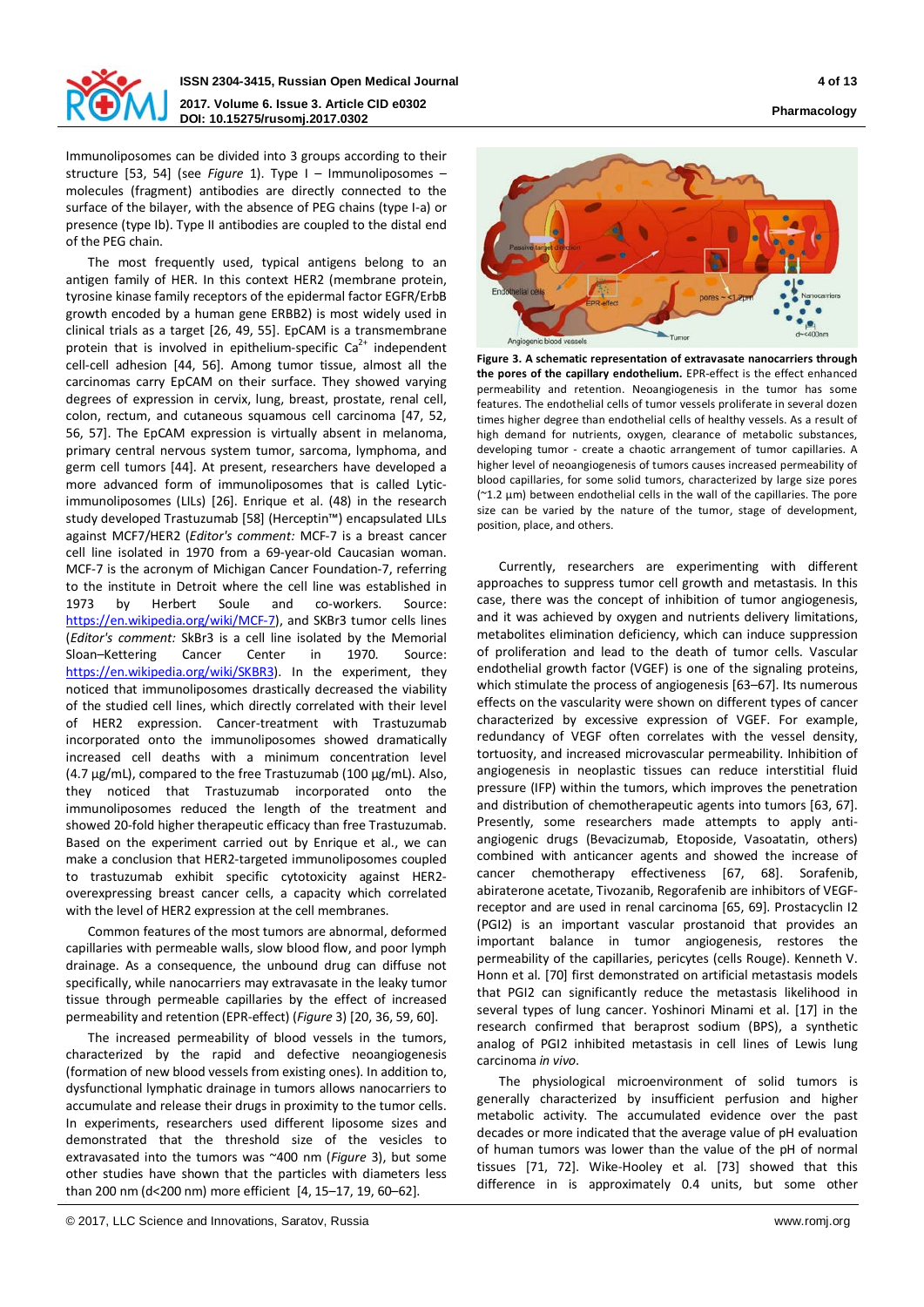

researchers claim that the extracellular pH values are very diverse and depend on the type of tumor, method of measurement, physiology, age of the patient and others. Some researchers have considered the effect of the pH gradient on intratumoral tissue and healthy tissue and tried to use it for internalization drugs in the tumor and found that some chemotherapy agents have acidic or basic properties, the drugs with pKa limit of the range of 4.5-6.5 were showed significant increasing of cellular uptake by the tumor. Intracellular pH (pHi) is an important characteristic of cancer cell physiology. Cancer cells are different from normal cells in intra-extracellular pH gradient. Normal cells have pHi 7.0–7.2, while pHi of cancer cells lies in the range 7.12-7.65. Extracellular pH (pHe) of normal tissue is slightly more alkaline than pHi and lies in the range 7.3–7.4, while in tumor tissue it is more acidic (6.2– 6.9) [74]. Presently, researchers made attempts to create pHsensitive liposomes for targeted, prolonged controlled release of drugs. The pH-sensitive release is an attractive approach to improve the liposomes properties for the genes and drugs delivery in cancer chemotherapy.

For the preparation of pH-sensitive liposomes [3, 11, 75–77], some researchers have used a polyacrylic acid, polyethylene glycol-ortho ester-distearoyl glycerol conjugate (POD), trans-2 aminocyclohexanols [78], N-hemisuccinate-dioleoyl-phosphatidylethanolamine [79]. Nancy L. Bomane et al. [80] in the research with large unilamellar vesicle (LUV) showed that increasing the (saturated) the length of the acyl chain of phosphatidylcholine molecule increased the internal buffer capacity and made lower internal pH; all these lead to increased drugs retention time (VCR). They proved that release half-life for vincristine from the vesicles at 370C in the buffer increased 1h dimiristoilphosphocholine (DMPC)/Cholesterol LUV system to 12-hour diarachidoylphosphoicholine (DAPC)/dibehenoylphosphocholine (DBPC) system. This study shows that the pH and internal environment of the liposome can influence the release of encapsulated drugs (VCR) in vitro and in vivo, and this method can be used to prepare liposomes carrier with the controlled release and prolonged action [75,76].

The achievements of nanotechnology for drug delivery as a concept have the ability to manipulate molecules and supramolecular structures for the produce devices with preprogrammed functions. Conventional liposomes, polymeric micelles, nanoemulsions [81], niosomes [82, 83] and nanoparticles are now called "nano-vehicles".

There is a tremendous opportunity to get a new drug delivery systems using nanotechnology, the benefits of nano products [1, 3, 4, 19, 20, 22, 62, 82, 84–87] are:

- i) protecting the drug from premature degradation (increases drug stability, reduces degradation and maximizes drug action) [1];
- ii) preventing drugs from early interaction with the biological environment [1];
- iii) increasing drug absorption in specific tissues (e.g., solid tumors) [1, 15, 20];
- iv) controling the pharmacokinetics properties of the drug and its tissue distribution [1, 15, 20, 22, 85, 88];
- v) improving intracellular penetration [22, 28, 88];
- vi) overcome tumors multi-drug resistant (magnetic nanoparticles, immunoliposomes, nanoliposomes, etc.) [4, 19, 60, 89–91].

vii) reducing rapid excretion of some drugs, increasing the

The major aim of developing nanocarrier drug delivery systems is to enhance the therapeutic effect or reduce the toxicity of therapeutically active materials. In this context, nanotechnological approaches can be used to solve some problems with chemotherapeutics drugs. Ex: Paclitaxel is a poorly water-soluble anticancer molecule with a short circular period. PEGylation of paclitaxel increases the circulation time in the blood over Taxol alone. There are some studies where PEGylated nanotubes were able to prolong the circulation and significantly enhance cellular uptake of the drug by the cancer cells [92, 93]. Paclitaxel conjugated single wall PEGylated carbon nanotube showed more efficient suppressing of tumor growth in vivo than Taxol or paclitaxel-PEGconjugate in a 4T1 breast cancer animal model. Nanotubes (single wall nanotubes – SWCNTs, multiwall nanotubes – MWCNTs) are promising candidates for cancer drug delivery for multidrug resistance cancers. Functionalization of SWCNTs and MWCNTs with various conjugates (polymers, linkers, antibody, peptides, proteins, others.) can be used for developing of various multifunctional carriers for cancer therapy. Xiaoke Zhang et al. [94] developed a doxorubicin loaded modified SWCNTs with targeted and control released action. The designed carrier (DOX-FA-CHI/ALG-SWCNTs) demonstrated more cytotoxic effect against HeLa cell line (*Editor's comment:* HeLa is a cell type in an immortal cell line used in scientific research. Source: [https://en.wikipedia.org/wiki/HeLa\)](https://en.wikipedia.org/wiki/HeLa). Xiangyang Shi et al. [95] have introduced covalently attached poly-amidoamine (PAMAM) dendrimers to folic acid (FA) treated MWCNTs. Using this approach, they demonstrated that PAMAM-FA-MWCNTs can target cancer cells that overexpress FA receptors and are useful for future development of MWCNT-based platforms for targeted cancer chemotherapy, radiotherapy, and imagine purposes.

drug half-life.

Numerous studies have shown that the liposome is a reliable carrier for the delivery of the drug to increase the therapeutic value of some anticancer drugs [46, 96–98]. In research conducted by Jeffrey A. Silverman et al., it was shown that liposomal vincristine has high plasma concentrations than free vincristine sulfate and it shows more antitumor activity. Eshan Aboutaleb et al. [99] developed a new carrier, which includes a water-soluble free vincristine sulfate in solid lipid nanoparticles with the aid of dextran sodium sulfate using a microemulsion method. Their formulation has comparable reduced cytotoxic side effects than non-encapsulated drugs for use against MDA-MB-231 cells. Eshan Aboutaleb et al. proved that the solid lipid nanoparticles of cetyl palmitate, a potential carrier for vincristine drug delivery to the brain, to increase the half-life, plasma concentration and also have highest brain tissue accumulation by administering particles via the tail vein of rats. Paola Sánchez-Moreno et al. [51] formed immuno-lipid nanocapsules for targeted delivery of anticancer drugs acting on HER2-positive cells in breast cancer. They showed the development of immuno-nanocapsules when some antibody molecules with various immuno-specificity conjugated on the nanocapsule surface efficiently absorbed by the cancer cells.

In most cases of anticancer chemotherapy, tumors develop resistance to multiple types of drugs. Multidrug resistance induced by drugs at an early administration, the cells can then develop cross-resistance to several unexposed and structurally unrelated chemotherapeutic agents. The mechanisms of multidrug resistance are: reducing the absorption of therapeutic substances, changes in cellular metabolic pathways and increasing the outflow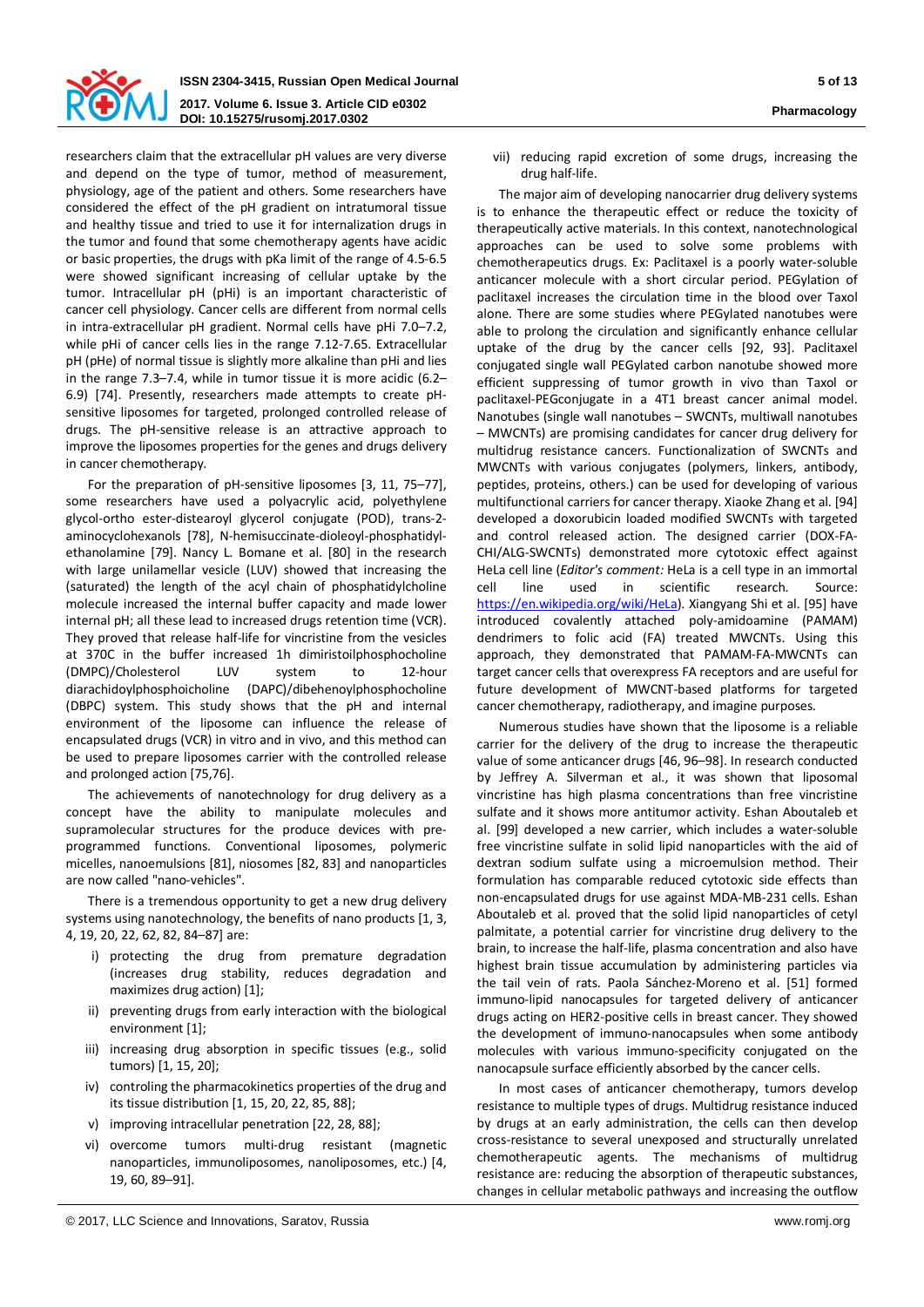

of active therapeutic substances from the cells [89, 100–103]. Overexpression of ATP-binding cassette (ABC) transporter is a common reason for the appearance of MDR in the tumors. ABC transporters are large membrane-bind proteins composed of two nucleotide binding domains and the two transmembrane domains that are involved in active drugs transport as a mediator (substrate) of the cell. They include P-glycoprotein  $-$  a protein multidrug resistance 1 (MDR1), and others [100, 102].

Overexpression of P-glycoprotein (permeability glycoprotein «P-GP» and multidrug resistance protein 1 «MDR1») in tumor cells confers resistance to many drugs. P-GP is an important protein of the cell membrane that pumps a large number of drugs out of the cell including many broadly active cytotoxic drugs likes; Taxol®, vincristine, vinblastine, actinomycin D, colchicine and daunorubicin use in chemotherapy. Overexpression of membrane transporter, at the blood-brain barrier (BBB), makes impediment for P-GP substrates when entering to the brain. Overexpression of P-GP in pathological tissues can make the treatment of various diseases difficult and minimize the effectiveness of P-GP substrates drugs like – anti-HIV drugs (ritonavir, saquinavir, nelfinavir), and various antitumor drugs (vincristine, vinblastine, daunorubicin, and others) [103]. Recently, researchers are actively involved in working on experiments to overcome the drug resistance of tumors. Many scientists make attempts to co-encapsulate cytotoxic agents and P-GP-inhibitors into nanoparticles to overcome P-GP mediated drugs efflux from the tumor cells. Decreased drug efflux will help to accumulate antitumor drugs in the tumor cells. However, application of P-GP-inhibitors (verapamil, quinidine, cyclosporin A, ginsenosides, quercetin and other flavonoids) also can limit the expecting result because of adverse effects, incompatibility and drug interaction with many of anticancer drugs. However, some researchers have been able to obtain positive results. Xiang Rong Song et al. [104] in the conducted study showed that vincristine sulfate, and verapamil GC (an inhibitor of P-GP) co-encapsulated polylactic-co-glycolic acid (PLGA) nanoparticles could improve the therapeutic effect of vincristine, and also increase bioavailability [60].

Chenyu Wang et al. [68] showed that vincristine encapsulated in PEG-associated liposomes (PEGylated-liposomes) conjugated with folic acid (FA-PEG-Ls-VCR) have an enhanced anticancer effectiveness on drug-resistant tumors and have the potential targeted action. They have demonstrated that FA-PEG-Ls-VCR form has a greater cytotoxicity than PEG-Ls-VCR or free VCR. They compared the VCR concentration that causes the death of 50% tumor cel (IC50) l line KBv200. Thus, FA-PEG-Ls-VCR forms showed the lowest VCR concentration level than in the other drug forms. This research provided a very useful indication of the new way, how we can reduce a dose-limiting side effect of vincristine. Sun AX et al. [105] in research showed that the combination of tetrandrine (tetrandrine is a calcium channel blocker, is bisbenzylisoquinoline alkaloid isolated from the root of *Stephania tetrandra S. Moore*) with doxorubicin and vincristine in vitro demonstrate synergistic antitumor effects.

Organic anion transporter polypeptide (OATP) is sodiumindependent transmembrane mediator of the intracellular transport of clinically important drugs and hormones and allows internalization and distribution of the drug within the cell. Nowadays, it was known 11 human OATPs, and their amino acid sequences were conventionally divided into 6 groups [7, 21, 101, 106]. OATP amino acid sequences are expressing in certain schemes in healthy cells, tissues, organs, resident endothelial cells

and other biological barriers, but in pathological sites, they will be overexpression and may contravene their amino acid sequences and also differ from the OATP amino acid sequences in normal cells and tissues. Scientific research data argue that the OATP1B1, OATP1B3 species *De novo* are expressed only in liver cells, but they were found in the states of cancer in the colon, pancreas, breast, prostate, lungs, and ovaries. Many different tumor entities show an altered expression of OATPs, and it can be used for cancer diagnostic purposes, and also a target for tumor drug delivery (tumor immunotherapy) [106].

In the research conducted by Charles O. Noble et al. [46] it was proven that liposomal form of vincristine with targeted action can only be applied, when the form is stable (immunoliposomes). For the experimental procedure, they prepared a liposomal form and nanoliposomal form of vincristine and vinblastine, the results showed that the pharmacokinetics profile of the liposomal form doesn't differ from nanoliposomal forms, but significantly increased clearance. Also In the experiment, it was shown that an immunoliposomes form of vincristine with targeted action (anti-HER2 ILs-VCR) and liposomal forms without targeted action (Ls-VCR) have much pronounced therapeutic effect against HER2 markers overexpression xenografts of BT474-m2 in rats.

Recently, some of the researchers have made attempts to understand the possibility of applying an external magnetic field for targeted delivery of various therapeutic agents, and diagnosing agents [91, 107–112]. These studies have shown impressive results, and the ability to use it in chemotherapy, anticancer hyperthermia [113] and neutrons captured therapy (NСT). The magnetically targeted delivery of drugs (magnetic drug targeting) has been applied to increase selective delivery of chemotherapeutic agents to tumors, which reduce their accumulation in healthy tissues and associated side effects. Magnetic targeted delivery of drugs (MDT) was introduced by Kenneth J. Widder et al. [114] for specific targeting delivery of Adriamycin-loaded magnetic albumin microspheres. Magnetic liposomes and the magnetic nanoparticles have been used for a broad range of biomedical and diagnostic applications, such as determination of cell growth, magnetic resonance imaging (MRI), magnetic hyperthermia [91, 110, 112, 115, 116] and localized targeting drugs delivery [15, 85, 90, 91, 117]. In research conducted by Suman Dandamudi et al. [112] was shown *in vivo* that magnetic field improves vascular absorption of vinblastine encapsulated magnetic cationic liposomes (MCLs-VLB) in tumors and significantly increases the cytotoxic activity against B16-F10 tumor cells. At the same time, they found an alternative external magnetic field that is more efficient than a constant and significantly enhances the accumulation of MCLs-VLB in the tumor site.

The iron oxide materials are used mostly ( $Fe<sub>2</sub>O<sub>3</sub>$ ) as sources of magnetic nanoparticles. However, the iron oxides have several advantages over the Fe and Co nanoparticles, for example, better oxidation stability, compatibility in non-aqueous systems and the absence of toxicity. Among the four obvious crystalline polymorphic modifications of iron (III) oxide ( $\alpha$ -Fe<sub>2</sub>O<sub>3</sub> as hematite,  $\beta$ -Fe<sub>2</sub>O<sub>3</sub>, γ-Fe<sub>2</sub>O<sub>3</sub> maghemite and a ε-Fe<sub>2</sub>O<sub>3</sub>), maghemite gained the most interest as magnetic materials [90, 110]. Also, talking about the biocompatibility and biodegradability, magnetite  $Fe<sub>3</sub>O<sub>4</sub>$  is a very promising candidate. The coating of magnetic nanoparticles with polymers is the most common method for developing a magnetic targeting drug delivery system and diagnostic tools. Moreover, it allows to improve the stability of the nanoparticles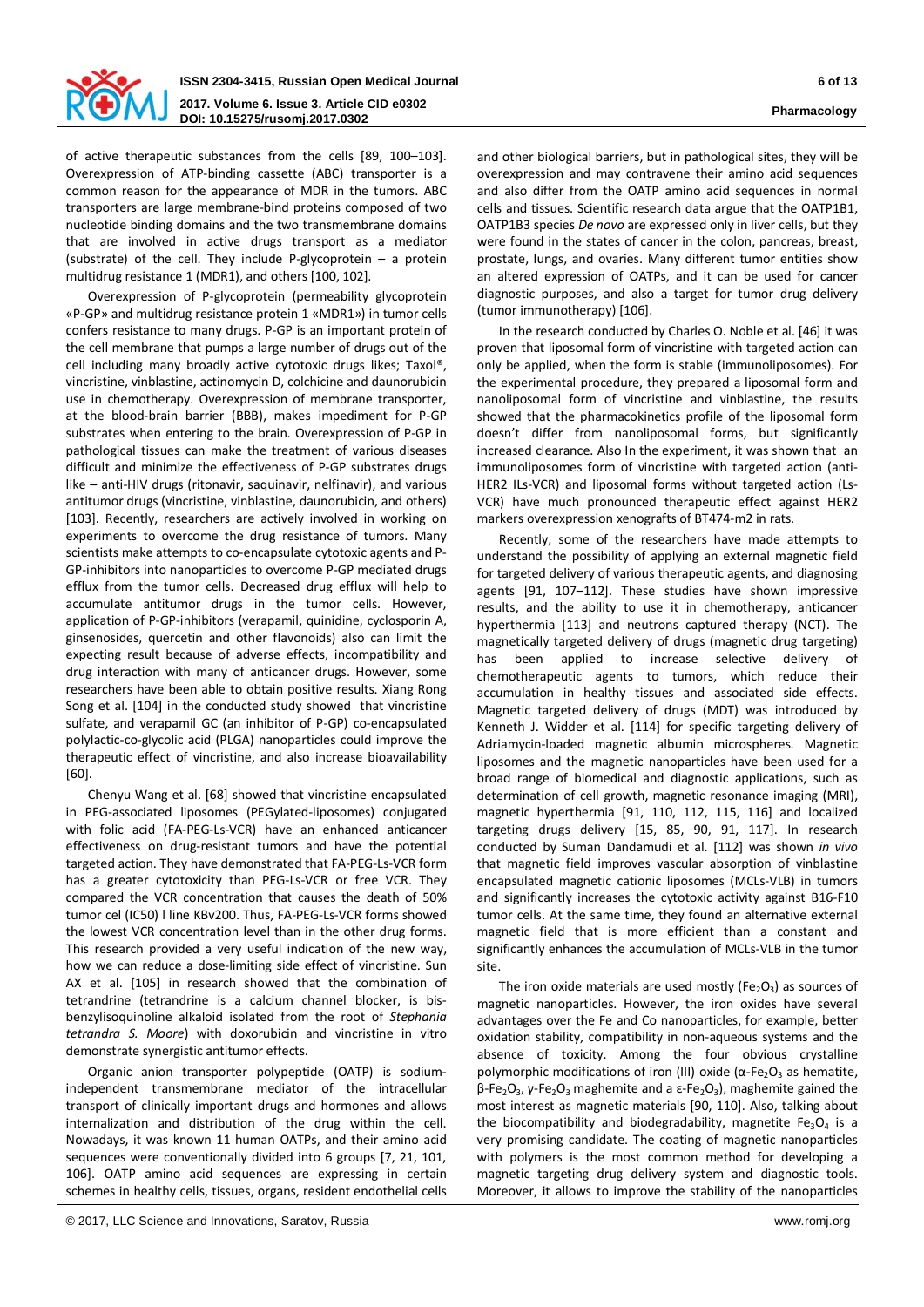

from oxidation in the body and may provide certain properties to the nanocarriers as thermal sensitivity (ex: poly-N-isopropylacrylamide) [1], the pH sensitivity (ex: N-naphthyl-Odimethylmaleoyl chitosan, poly(2-(dimethylamine)ethyl methacrylate (PDMAEMA), polyethylene glycol-ortho esterdistearoyl glycol conjugate (POD) dioleoylphosphatidylethanolamine (DOPE) [76, 85, 118], targeted action, etc. Eun-Kyung Lim et al. [85] in their research created pH sensitive doxorubicin encapsulated N-naphthyl-Odimethylmaleoyl-chitosan nanoparticles for the effective treatment of tumor cells NIH3T6.7 *in vivo*.

Shanta Singh N et al. [119] in conducted research discovered the potential of mesoporous silicate nanoparticles (MSNs) encapsulated fluorescent nanoparticles (YVO4:  $Eu^{3+}$ ) and Fe<sub>3</sub>O<sub>4</sub> nanoparticles as carriers for delivery of therapeutic substances. They found [YVO<sub>4</sub>: Eu<sup>3+</sup> – MSNs] encapsulated doxorubicin has synergistic cytotoxic effects against HeLa tumor cells line and MCF-7, also identify the pH sensitive release of doxorubicin from  $[YVO_4:$  $Eu<sup>3+</sup>$  – MSNsl-DOX and 53% encapsulated doxorubicin release at pH 4.3 and 31% at pH 7.4. In the work of Lilian Zhou et al. [22] developed a simple method for synthesis of magnetic nanoparticles (MNPS) coated with poly-2-dimethylamino-ethyl methacrylate (PDMAEMA) as a new potential carrier for targeted drug delivery with controlled-release. Ecaterina Andronescu et al. (117) in their work developed collagen/hydroxyapatite - magnetite composite material (COLL/HA-Fe<sub>3</sub>O<sub>4</sub>) for the treatment of cancer in the bones; studies have shown prepared material has a multifunctional, regenerative effect (collagen/hydroxyapatite) and the anti-tumor effect manifested by magnetic hyperthermia. They found that more than 5% content of COLL/HA-Fe<sub>3</sub>O<sub>4</sub> in the particle demonstrates the pronounced magnetic hyperthermal effect on tumor cells.

Yong-Xing Zhao et al. [96] in the experiment demonstrated the possibility of using DNA nanostructure (DNA-origami) as a drugs carrier; they described the possibility of using DNA-origami nanostructures as a delivery system for doxorubicin. They carried out in vitro studies and demonstrated that DNA-origamidoxorubicin system increases the intracellular penetration of doxorubicin and triggers apoptosis in cell line MCF-7, MDA-MB-231 and MDA-MB-468 (breast cancer cells) at a lower concentration than the doxorubicin alone. DNA origami based construction has several advantages: (i) same size, shape, and charge for each particle instead of the size distribution often seen for self-assembled nanostructures; (ii) perfect control of the placement of functionalities on the structure using specific oligonucleotides. Such properties of DNA-origami make it a worthy candidate for developing of an ideal system for drugs delivery in chemotherapy in the future.

Batyrbekov et al. [120] in their research has shown the possibility for developing calcium alginate gel microparticles drug delivery systems for sustained release of vincristine. Researchers use different types of drugs delivery system (liposome, nanoparticles, micelles, and others) for vincristine sulfate, and vinblastine sulfate, to increase the efficiency, bioavailability and decrease side effects with the help of targeted drug delivery. *Table* 1 provides a summary of some of the systems were used to deliver vincristine and vinblastine and other chemotherapeutic agents.

Nanomedicine is defined as the application of nanotechnology to achieve breakthroughs in healthcare. The development of drug delivery systems has improved the therapeutic properties of existing chemotherapies and facilitated the implementation of new ones. Currently used drug delivery systems, such as liposomes, micelles, dendrimers, nanoemulsions, nanotubes, polymeric nanoparticles, quantum dots, and many others demonstrate a broad variety of useful properties. Moreover, also every one of these has own particular advantages and disadvantages in practical usage. Every day many researchers around the world try to develope novel DDS, solve existing problems associated with drug delivery. It is obvious that nanotargeted drug delivery system holds great potential to solve the problems that today's drug delivery systems are facing. It can efficiently target cells and molecules in specific areas such as inflammation and cancerous tumors, and can also help the drugs to function in an effective manner. Further research will need to be carried out to investigate the unknown properties and characteristics of the nano-drugs forms for maximum safety. A wide range of pharmacological and toxicological profiles are mandatory requirements for these DDS to practical usage. Also, it is important to understand the outcome of the drugs in the clinical usage. Another challenge is to accurately characterize molecular targets to ensure that the drug will only be released to the targeted pathological sites; this can prevent damages caused on the healthy tissues which may lead to undesirable side effects and drugs complications. Since investigating DDS increases the efficiency of drug delivery, the doses can be recalibrated. However, the future of DDS technology remains exciting and wideopen.

### **Conclusion**

At this moment, there is a various kind of systems for the delivery of chemotherapeutic agents, and each has its advantages and disadvantages. Most of the DDS are related to synthetic nature and in the metabolic processes in the human body can produce toxic products that can cause complications and toxic effects in the elimination, and others. Therefore, it is relevant to create a more natural system for the delivery of therapeutic agents. At present, targeted delivery of chemotherapeutic agents, and drug delivery systems can completely change tactics and approaches to the treatment of cancer therapy, minimize side effects of the drugs and increase the overall effectiveness of therapy. As we review in this article, the majority of these methods, systems, and drug forms are still in the research stage, and some developed techniques gradually find their practical application in medicine and other areas. The overall goal of all these efforts – improving living conditions, the convenience of cancer patient's life, and increase the effectiveness of chemotherapy. Based on the review of published data, we can conclude that the theoretical basis of these methods will be reliable for the possibility of improving the quality of chemotherapy in the future. Still, we have to find out many answers for the existing problems in the drug delivery, step by step the researchers forwarding right direction, to where one day fulfill the Paul Ehrlich magic bullet concept.

**Conflict of interest:** none declared.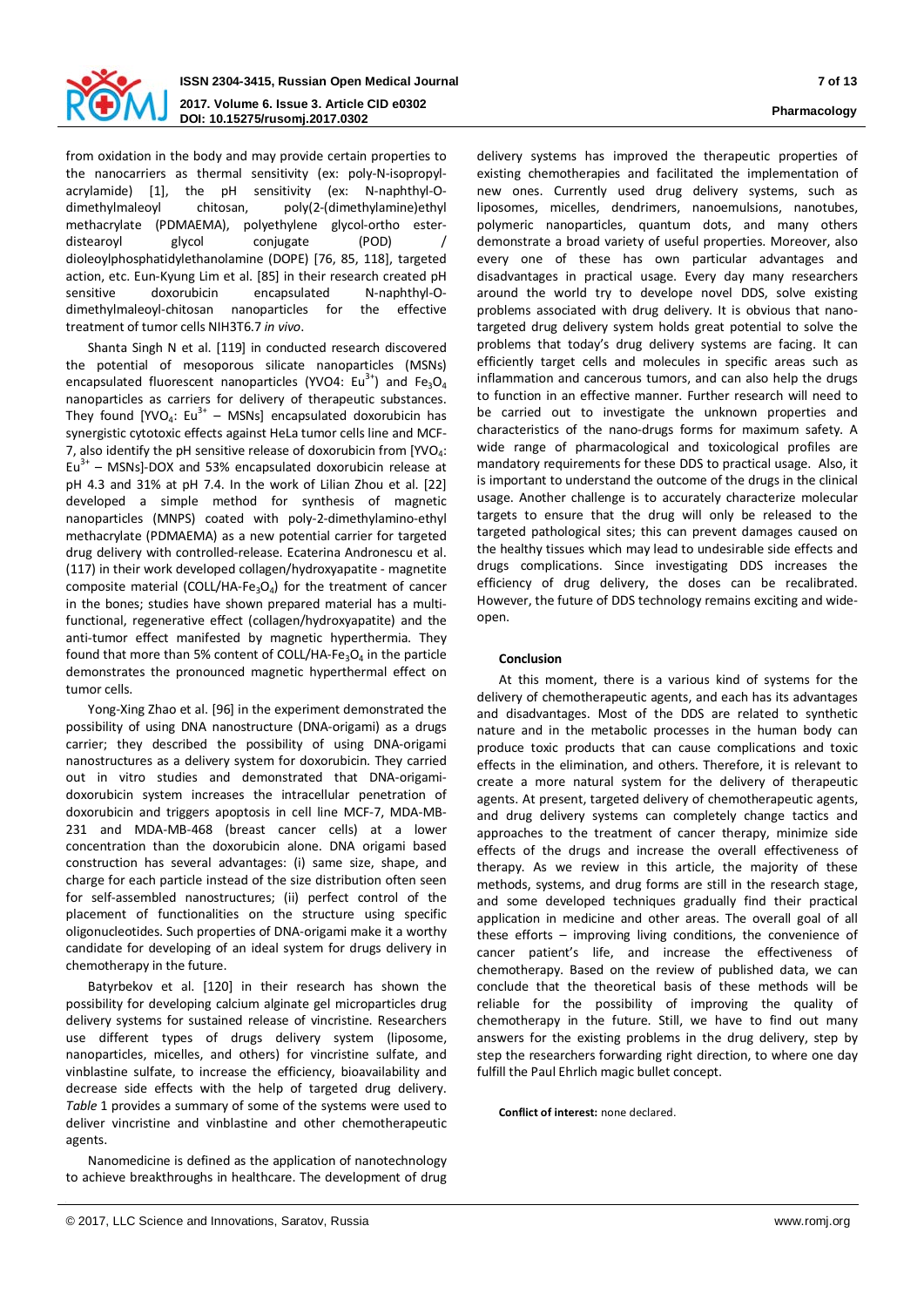

## **Table 1. Delivery systems for some chemotherapeutics agents**

| Type of the carrier                          | Authors                                    | Forms and materials                                                                                                                                                            | Encapsulated<br>agent                   | Size                      | Applications                                                                                                                                                                                       |
|----------------------------------------------|--------------------------------------------|--------------------------------------------------------------------------------------------------------------------------------------------------------------------------------|-----------------------------------------|---------------------------|----------------------------------------------------------------------------------------------------------------------------------------------------------------------------------------------------|
| Poly (lactic-co-<br>glycolic acid)           | Chen et al.,<br>2012 [121]                 | Folic acid and peptide conjugated PLGA-PEG,<br>bifunctional nanoparticles                                                                                                      | Vincristine                             | $^{\sim}$ 250 nm          | MCF-7 cell                                                                                                                                                                                         |
| PLGA-PEG                                     | Ling et al., 2010<br>$[122]$               | Dextran sulfate hybrid PLGA nanoparticles                                                                                                                                      | Vincristine                             | $^{\sim}$ 128 nm          | MCF-7 / ADR (breast<br>cancer cell model<br>MDR)                                                                                                                                                   |
|                                              | Peng Zhang et<br>al., 2011 [42]            | Multifunction PLGA-PEG-PS- Nanostructure                                                                                                                                       | Vincristine                             | $^{\sim}$ 95 nm           | MCF-7/ADR                                                                                                                                                                                          |
|                                              | Cui et al., 2011<br>$[123]$                | Distearoyl phosphatidylethanolamine-PEG-liposomes<br>(DSPE-PEG)                                                                                                                | Vincristine                             | $^{\sim}$ 100 nm          | RM-1 prostate<br>cancer cells; DBA / 2<br>mice; BDF1 mice                                                                                                                                          |
|                                              | Aboutalb et al.,<br>2013 [99]              | Dextran sulfate-solid lipid nanoparticle complex                                                                                                                               | Vincristine                             | $100^{\sim}169$ nm        | MCF-7                                                                                                                                                                                              |
| Liposomes                                    | Krishna et al.,<br>2001 [98]               | 1,2 distearoyl-sn-glycero-3-<br>phosphocholine/cholesterol (DSPC/Chol.) or<br>sphingomyelin/cholesterol (55/45; mol/mol)                                                       | Vincristine                             | 100-120 nm                | BDF1 mice/ LLC cells                                                                                                                                                                               |
|                                              | Silverman et al.,<br>2013 [12]             | vincristine sulfate liposome injection (Marqibo®),<br>sphingomyelin / cholesterol (SM / Chol.) liposomes                                                                       | Vincristine                             | $^{\sim}$ 100 nm          | Rag2M mice; non-<br>Hodgkin's<br>lymphoma, FDA<br>approved clinical use                                                                                                                            |
|                                              | Zucker et al.,<br>2012 [124]               | Phospholipon 100H / cholesterol / PEG 2000                                                                                                                                     | Vincristine                             | 110~130 nm                | mice                                                                                                                                                                                               |
|                                              | Leonetti et al.,<br>2004 [125]             | Sphingomyelin/cholesterol liposome (SM / Chol.)                                                                                                                                | Vincristine                             | $^{\sim}$ 115± 25 nm      | P388 tumor cells in<br>mice and human<br>neoplastic cells A431                                                                                                                                     |
|                                              | Mayer et al.,<br>1985 [96, 97]             | Distearoyl phosphatidylcholine (DSPC) / Cholesterol                                                                                                                            | Vincristine                             | $0.1^{\sim}2$ um          | L1210 leukemia cells<br>in mice                                                                                                                                                                    |
|                                              | Wong et al.,<br>2011 [126]                 | Egg sphingomyelin (the ESM) / Cholesterol / PEG2000-<br>ceramides / quercetin (72.5: 17.5: 5: 5) liposomes.                                                                    | Vincristine                             | $\sim$ 130 nm             | cell MDA-MB-231                                                                                                                                                                                    |
|                                              | Wang et al.,<br>2013 [89]                  | HSPC/Cholesterol/mPEG2000-DSPE/FA-PEG3350-DSPE                                                                                                                                 | Vincristine                             | 79 - 92 nm                | KBv200 cells                                                                                                                                                                                       |
|                                              | <b>Gilead Sciences</b><br>Inc., 1996       | Distearoylphosphatidylcholine/ cholesterol 2:1                                                                                                                                 | DaunoXome®<br>(daunorubicin<br>citrate) | $~^{\sim}$ 46 nm          | Clinical approved                                                                                                                                                                                  |
|                                              | Stathopoulos et<br>al., 2011 [127,<br>128] | Dipalmitoylphosphatidylglycerol<br>(DPPG)/soyphosphatidyl choline (SPC-3), cholesterol/<br>methoxypolythylene glycol distearoyl<br>phosphatidylethanolamine (m-PEG 2000-DSPE). | Lipoplatin <sup>™</sup><br>(Cisplatin)  | $^{\sim}$ 110 nm          | Phase III clinical test                                                                                                                                                                            |
| pH-sensitive<br>liposomes                    | Mayer et al.,<br>1993 [97]                 | dirahidoil phosphocholine (DAPC) / di behenoyl<br>phosphocholine (DBPC) system                                                                                                 | Vincristin                              | $^{\sim}$ 100 нм          | In vitro                                                                                                                                                                                           |
| pH-sensitive<br>immunoliposomes              | Li et al., 2016<br>$[38]$                  | 1,5-Dihexadecyl N, N-diglutamyl-lysyl-L-glutamate /<br>(polyethylene glycol), PEG-Fab'(ErbB2)-(GGLC)<br>liposome                                                               | Doxorubicin                             | $^{\sim}$ 202 $\pm$ 65 nm | HCC1954 cells<br>(human breast<br>cancer cells with<br>high ErbB2<br>expression) and<br>MDA-MB-468<br>(human breast<br>cancer cells with low<br>ErbB2 expression)                                  |
| Multifunctional<br>liposomal<br>nanocarriers | Zhang et al.,<br>2008 [129]                | DSPC:Chol:PEG-DSPE:PDP-PEG-DSPE:VCR + mutant<br>soluble BAFF (tumor-specific the ligand for human B-<br>cell lymphomas)                                                        | Vincristine                             | $0.22 \mu m$              | preclinical                                                                                                                                                                                        |
|                                              | Tuscano et al.,<br>2010 [130]              | hydrogenated soy<br>phosphatidylcholine/cholesterol/mPEG2000                                                                                                                   | Doxorubicin                             |                           | CD22-positive<br>human Burkitt's B-<br>cell lymphoma line,<br>Raji (ATCC CCL-86),<br>Ramos (ATCC CRL-<br>1596), and CD22-<br>negative human T-<br>cell leukemia line,<br>Jurkat (ATCC TIB-<br>152) |
|                                              | Noble et al.,<br>2009 [46]                 | Anti-HER2 - immunoliposomes-[Chol.- (DSPC) - (PEG-<br>DSPE) - anti-HER2 scFvF5]                                                                                                | Vinblastine                             | 76~102 nm                 | BT474-M2 cells                                                                                                                                                                                     |
| Emulsion                                     | Zhang et al.,<br>2013 [131]                | The submicron emulsion, VCR-oleic acid ion complex<br>$(VCR-OA)$                                                                                                               | Vincristine                             | 145~170 nm                | MCF-7 cells; mice                                                                                                                                                                                  |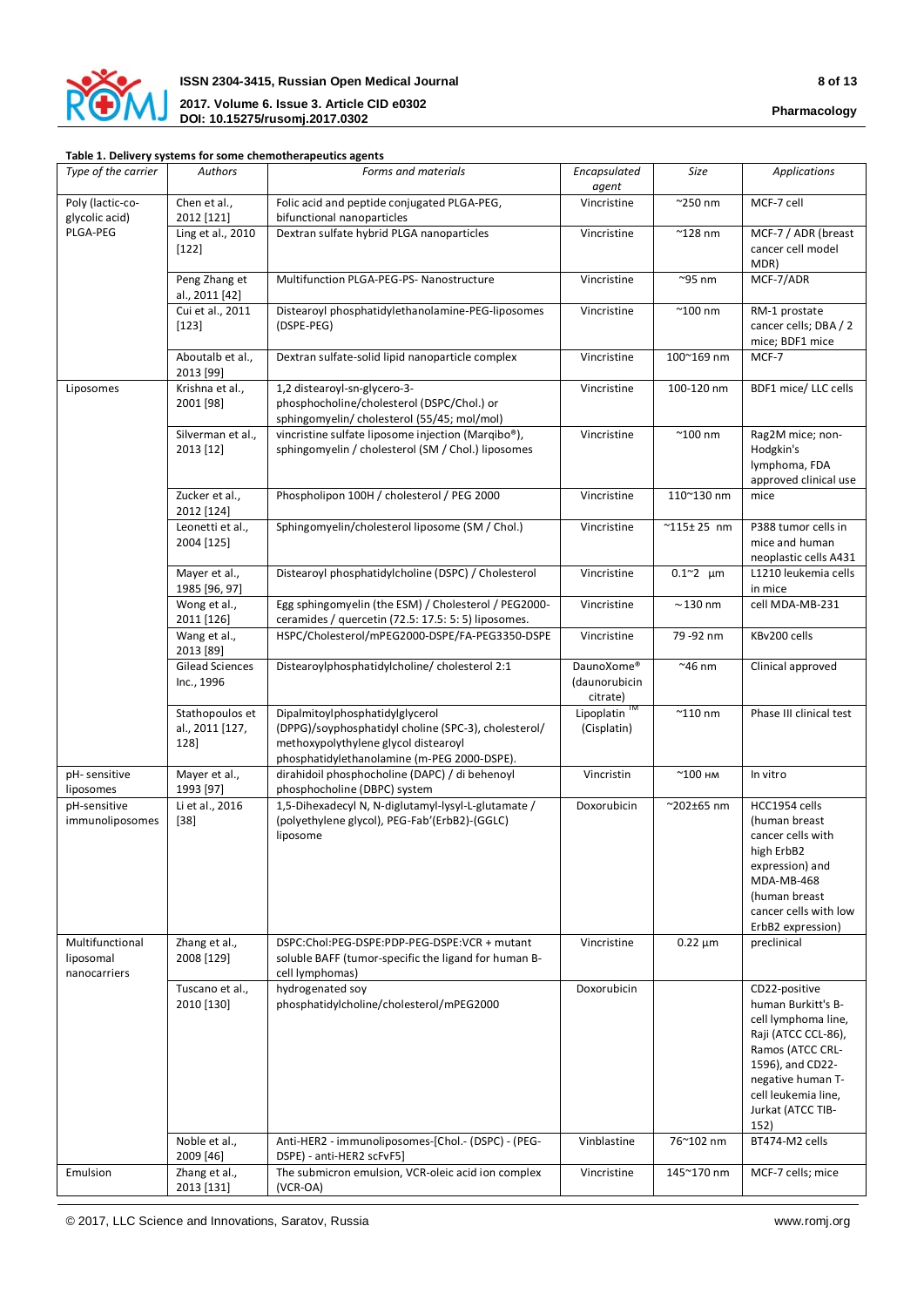

*Type of the carrier* **Authors Forms and materials** *Forms* and materials

|          |                       |                 | <b>Pharmacolog</b>     |
|----------|-----------------------|-----------------|------------------------|
|          |                       |                 |                        |
|          | Encapsulated<br>agent | Size            | Applications           |
| ternally | Vincristine           | $< 0.8 - \mu m$ | Raji cells (cells from |

|                 |                              |                                                                                                                                                | ugunu                                        |                                    |                                                                                                                                  |
|-----------------|------------------------------|------------------------------------------------------------------------------------------------------------------------------------------------|----------------------------------------------|------------------------------------|----------------------------------------------------------------------------------------------------------------------------------|
| Nanoparticles   | Tan et al., 2014             | poly (butyl cyanoacrylate) nanoparticles externally<br>modified with Pluronic® F127                                                            | Vincristine                                  | $< 0.8 - \mu m$                    | Raji cells (cells from<br>a cultured human<br>lymphoblastoid cell<br>line derived from a<br>patient with Burkitt's<br>lymphoma). |
|                 | Mathew et al.,<br>2010 [132] | folic acid (FA) conjugated carboxymethyl chitosan<br>coordinated to manganese doped zinc sulfide<br>quantum dot (FA-CMC-ZnS: Mn) nanoparticles | 5-Fluorouracil                               | $130 - 150$ nm                     | Breast cancer cells<br>line MCF-7 and<br>Mouse fibroblast<br>cells L929                                                          |
| Quantum dot     | Savla et al.,<br>2011 [133]  | pH-responsive quantum dot-mucin1 aptamer-<br>doxorubicin (QD-MUC1-DOX) conjugate for                                                           | Doxorubicin                                  |                                    | A2780/AD multidrug<br>resistant human<br>ovarian carcinoma<br>cell                                                               |
| Nanotubes       | Zhang et al.,<br>2009 [94]   | Folic acid- Chitosan- Sodium alginate-SWNTs-<br>doxorubicin (FA-CHI/ALG-SWCNTs-Dox)                                                            | Doxorubicin                                  | $L \geq 50$ mm, d<br>$\sim$ 1-2 nm | HeLa cells                                                                                                                       |
|                 | Shi et al., 2009<br>$[95]$   | Multifunctional Dendrimer-Modified Multiwalled<br>Carbon Nanotubes (MWCNT-PAMAM-FA)                                                            | Fluorescein<br>isothiocyanate,<br>folic acid | L ~100 nm, d<br>$^{\sim}$ 30-70 nm | <b>KB Cells</b>                                                                                                                  |
| Polymer carrier | Šírová et al.,<br>2016 [134] | N-(2-hydroxypropyl)methacrylamide (HPMA) – Dox<br>conjugate                                                                                    | Doxorubicin                                  |                                    | EL4 lymphoma<br>tumors                                                                                                           |

#### **References**

- 1. Villiers MM de, Aramwit P, Kown GS. Nanotechnology in Drug Delivery. de Villiers MM, Aramwit P, Kwon GS, eds. New York, NY: Springer New York, 2009; 681 p[. https://dx.doi.org/10.1007/978-0-387-77667-5.](https://dx.doi.org/10.1007/978-0-387-77667-5)
- 2. Hoffman AS. The origins and evolution of "controlled" drug delivery systems. *J Control Release* 2008; 132(3): 153–163. [https://dx.doi.org/10.1016/j.jconrel.2008.08.012.](https://dx.doi.org/10.1016/j.jconrel.2008.08.012)
- 3. Weissig V. Liposomes. Methods and protocols. Volume 1: Pharmaceutical nanocarriers. In: Methods in Molecular Biology; vol. 605. Weissig V, ed. Totowa, NJ: Humana Press, 2010; 559 p. [https://dx.doi.org/10.1007/978-1-60327-360-2.](https://dx.doi.org/10.1007/978-1-60327-360-2)
- 4. Perche F, Torchilin VP. Recent trends in multifunctional liposomal nanocarriers for enhanced tumor targeting. *J Drug Deliv* 2013; 2013: 705265[. https://dx.doi.org/10.1155/2013/705265.](https://dx.doi.org/10.1155/2013/705265)
- 5. Alexis F, Pridgen E, Molnar LK, Farokhzad OC. Factors affecting the clearance and biodistribution of polymeric nanoparticles. *Mol Pharm*  2008; 5(4): 505–515. [https://dx.doi.org/10.1021/mp800051m.](https://dx.doi.org/10.1021/mp800051m)
- 6. Torchilin VP. Nanotechnology for intracellular delivery and targeting. In: Nanotechnology in Drug Delivery. de Villiers MM, Aramwit P, Kwon GS, eds. New York, NY: Springer New York, 2009: 313–346. [https://dx.doi.org/10.1007/978-0-387-77667-5.](https://dx.doi.org/10.1007/978-0-387-77667-5)
- 7. Missailidis S. Anticancer-therapeutics. 1st ed. West Sussex: A John Wiley & Sons Ltd., 2008; 410 p.
- 8. Gasselhuber A, Dreher MR, Rattay F, Wood BJ, Haemmerich D. Comparison of conventional chemotherapy, stealth liposomes and temperaturesensitive liposomes in a mathematical model. *PLoS One* 2012; 7(10): e47453[. https://dx.doi.org/10.1371/journal.pone.0047453.](https://dx.doi.org/10.1371/journal.pone.0047453)
- 9. Lee C-T, Huang Y-W, Yang C-H, Huang K-S. Drug delivery systems and combination therapy by using vinca alkaloids. *Curr Top Med Chem* 2015; 15(15): 1491-1500. [https://dx.doi.org/10.2174/1568026615666150414120547.](https://dx.doi.org/10.2174/1568026615666150414120547)
- 10. Immordino ML, Dosio F, Cattel L. Stealth liposomes: review of the basic science, rationale, and clinical applications existing and potential. *Int J Nanomedicine* 2006: 1(3): [https://www.ncbi.nlm.nih.gov/pubmed/17717971.](https://www.ncbi.nlm.nih.gov/pubmed/17717971)
- 11. Lee JH, Nan A. Combination drug delivery approaches in metastatic<br>breast cancer. J Drug Deliv 2012. 2012. breast cancer. *J Drug Deliv* 2012; 2012: 1–17. [https://dx.doi.org/10.1155/2012/915375.](https://dx.doi.org/10.1155/2012/915375)
- 12. Silverman JA, Deitcher SR. Marqibo® (vincristine sulfate liposome injection) improves the pharmacokinetics and pharmacodynamics of

vincristine. *Cancer Chemother Pharmacol* 2013; 71(3): 555–564. [https://doi.org/10.1007/s00280-012-2042-4.](https://doi.org/10.1007/s00280-012-2042-4) 

- 13. Allen TM, Hansen C, Martin F, Redemann C, Yau-Young A. Liposomes containing synthetic lipid derivatives of poly(ethylene glycol) show prolonged circulation half-lives in vivo. *Biochim Biophys Acta* 1991; 1066(1): 29-36[. https://doi.org/10.1016/0005-2736\(91\)90246-5.](https://doi.org/10.1016/0005-2736(91)90246-5)
- 14. Maeda H, Ueda M, Morinaga T, Matsumoto T. Conjugation of poly(styrene-co-maleic acid) derivatives to the antitumor protein neocarzinostatin: pronounced improvements in pharmacological properties. *J Med Chem* 1985; 28(4): 455–461. [https://doi.org/10.1021/jm00382a012.](https://doi.org/10.1021/jm00382a012)
- 15. Grobmyer SR, Moudgil BM. Cancer nanotechnology: methods and protocols. In: Methods in Molecular Biology; vol. 624. Grobmyer SR, Moudgil BM, eds. Totowa, NJ: Humana Press, 2010; 396 p. [https://doi.org/10.1007/978-1-60761-609-2.](https://doi.org/10.1007/978-1-60761-609-2)
- 16. Kobayashi H, Watanabe R, Choyke PL. Improving conventional enhanced permeability and retention (EPR) effects; what is the appropriate target? *Theranostics* 2014; 4(1): 81–89. [https://doi.org/10.7150/thno.7193.](https://doi.org/10.7150/thno.7193)
- 17. Minami Y, Sasaki T, Bochimoto H, Kawabe JI, Endo S, Hira Y, et al. Prostaglandin I2 analog suppresses lung metastasis by recruiting pericytes in tumor angiogenesis. *Int J Oncol* 2015; 46(2): 548–554. [https://doi.org/10.3892/ijo.2014.2783.](https://doi.org/10.3892/ijo.2014.2783)
- 18. Maruyama K, Takizawa T, Yuda T, Kennel SJ, Huang L, Iwatsuru M. Targetability of novel immunoliposomes modified with amphipathic poly(ethylene glycol) s conjugated at their distal terminals to monoclonal antibodies. *Biochim Biophys Acta – Biomembr* 1995; 1234(1): 74–80. [https://doi.org/10.1016/0005-2736\(94\)00263-O.](https://doi.org/10.1016/0005-2736(94)00263-O)
- 19. Peer D, Karp JM, Hong S, Farokhzad OC, Margalit R, Langer R. Nanocarriers as an emerging platform for cancer therapy. *Nat Nanotechnol* 2007; 2(12): 751–760. [https://doi.org/10.1038/nnano.2007.387.](https://doi.org/10.1038/nnano.2007.387)
- 20. Schafer-Korting M. Handbook of experimental pharmacology drug delivery. In: Handbook of Experimental Pharmacology; vol. 197. F.B. Hofmann M, J.A. Beavo, A. Busch, D. Ganten, J.-A. Karlsson, M.C. Michel, C.P. Page, W. Rosenthal, eds. Berlin, Heidelberg: Springer Berlin Heidelberg, 2010; 506 p. [https://doi.org/10.1007/978-3-642-](https://doi.org/10.1007/978-3-642-00477-3) [00477-3.](https://doi.org/10.1007/978-3-642-00477-3)
- 21. Prokop A. Intracellular delivery: fundamentals and applications. In: Fundamental Biomedical Technologies; vol. 5. A. Prokop, ed. Dordrecht: Springer Netherlands, 2011; 888 p. [https://doi.org/10.1007/978-94-007-1248-5.](https://doi.org/10.1007/978-94-007-1248-5)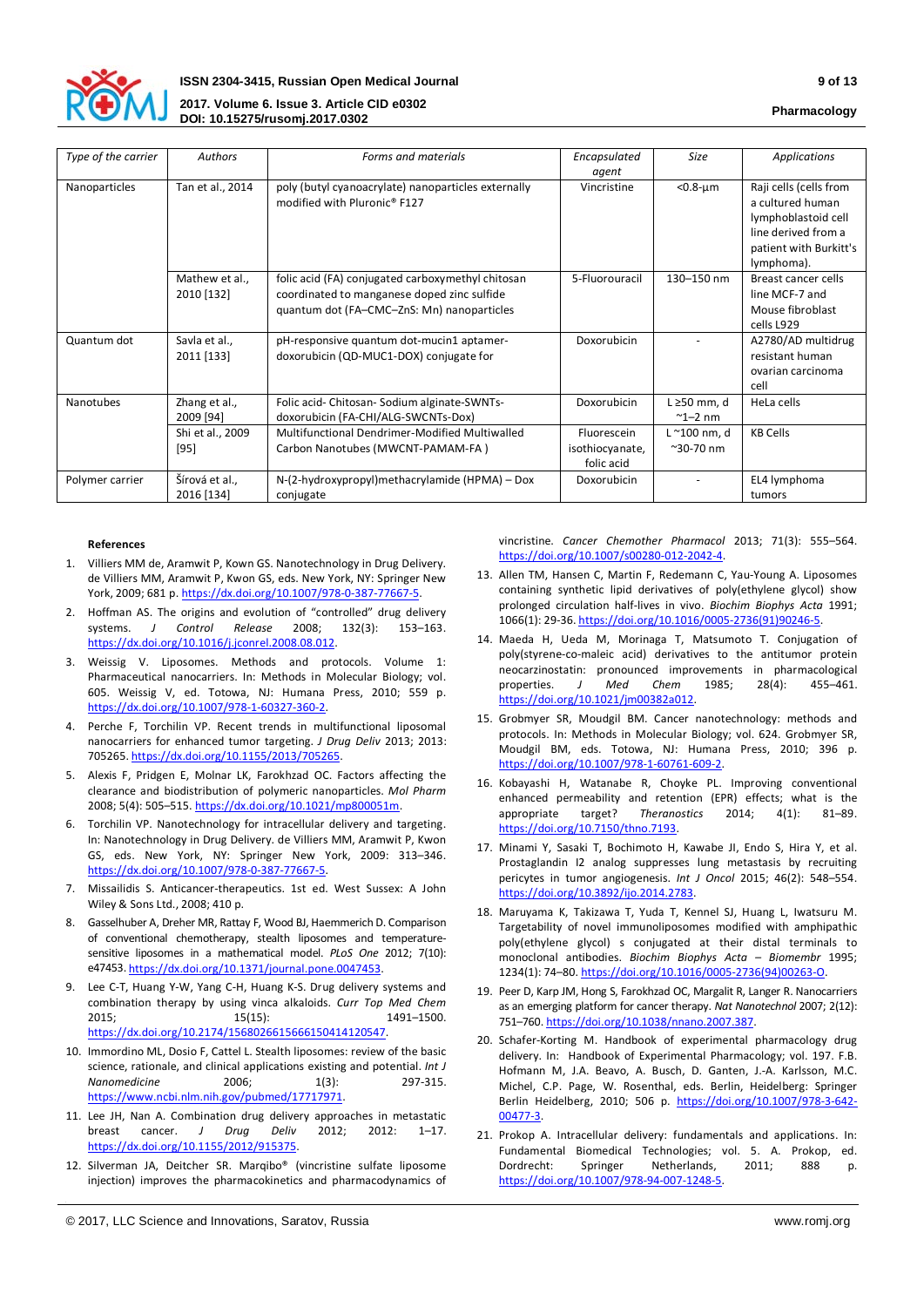

- 22. van Vlerken LE, Vyas TK, Amiji MM. Poly(ethylene glycol)-modified nanocarriers for tumor-targeted and intracellular delivery. *Pharm Res*  2007; 24(8): 1405–1414[. https://doi.org/10.1007/s11095-007-9284-6.](https://doi.org/10.1007/s11095-007-9284-6)
- 23. Choi YH, Yoo K-P, Kim J. Supercritical fluid extraction and liquid chromatography-electrospray mass analysis of vinblastine from Catharanthus roseus. *Chem Pharm Bull (Tokyo)* 2002; 50(9): 1294– 1296. [https://doi.org/10.1248/cpb.50.1294.](https://doi.org/10.1248/cpb.50.1294)
- 24. Narang AS, Mahato RI. Targeted delivery of small and macromolecular drugs. Boca Raton, FL: CRC Press, 2010; 629 p.
- 25. Mikstacka R, Stefański T, Różański J. Tubulin-interactive stilbene derivatives as anticancer agents. *Cell Mol Biol Lett* 2013; 18(3): 368– 397. [https://doi.org/10.2478/s11658-013-0094-z.](https://doi.org/10.2478/s11658-013-0094-z)
- 26. Catania A, Barrajón-Catalán E, Nicolosi S, Cicirata F, Micol V. Immunoliposome encapsulation increases cytotoxic activity and selectivity of curcumin and resveratrol against HER2 overexpressing human breast cancer cells. *Breast Cancer Res Treat* 2013; 141(1): 55– 65[. https://doi.org/10.1007/s10549-013-2667-y.](https://doi.org/10.1007/s10549-013-2667-y)
- 27. Torchilin VP. Multifunctional nanocarriers. *Adv Drug Deliv Rev* 2006; 58(14): 1532–1555[. https://doi.org/10.1016/j.addr.2006.09.009.](https://doi.org/10.1016/j.addr.2006.09.009)
- 28. Suh J, Choy K-L, Lai SK, Suk JS, Tang BC, Prabhu S, et al. PEGylation of nanoparticles improves their cytoplasmic transport. *Int J Nanomedicine* 2007; 2(4): 735–741[. http://www.ncbi.nlm.nih.gov/pubmed/18203439.](http://www.ncbi.nlm.nih.gov/pubmed/18203439)
- 29. Jordan MA, Wilson L. Microtubules and actin filaments: dynamic targets for cancer chemotherapy. *Curr Opin Cell Biol* 1998; 10(1): 123– 130. [https://doi.org/10.1016/S0955-0674\(98\)80095-1.](https://doi.org/10.1016/S0955-0674(98)80095-1)
- 30. Park JW, Hong K, Kirpotin DB, Colbern G, Shalaby R, Baselga J, et al. Anti-HER2 immunoliposomes: enhanced efficacy attributable to targeted delivery. *Clin Cancer Res* 2002; 8(4): 1172–1181. [http://www.ncbi.nlm.nih.gov/pubmed/11948130.](http://www.ncbi.nlm.nih.gov/pubmed/11948130)
- 31. Dennis JS, Brian LJ, S.Stevan, Hank F, Virginia P, Alex D, et al. Use of chemotherapy plus a monoclonal antibody against HER2 for metastatic breast cancer that overexpresses HER2. *New Eng J Med* 2001; 344(11): 783–792. [https://doi.org/10.1056/NEJM200103153441101.](https://doi.org/10.1056/NEJM200103153441101)
- 32. Schwab M. Encyclopedia of cancer. 2nd ed. NY: Springer-Verlag Berlin Heidelberg, 2008; 3306 p.
- 33. Yang T, Choi MK, Cui F De, Lee SJ, Chung SJ, Shim CK, et al. Antitumor effect of paclitaxel-loaded PEGylated immunoliposomes against human breast cancer cells. *Pharm Res* 2007; 24(12): 2402–2411. [https://doi.org/10.1007/s11095-007-9425-y.](https://doi.org/10.1007/s11095-007-9425-y)
- 34. Ben-Kasus T, Schechter B, Sela M, Yarden Y. Cancer therapeutic antibodies come of age: Targeting minimal residual disease. *Mol Oncol*  2007; 1(1): 42–54. [https://doi.org/10.1016/j.molonc.2007.01.003.](https://doi.org/10.1016/j.molonc.2007.01.003)
- 35. Bae YH. Drug targeting and tumor heterogeneity. *J Control Release*  2009; 133(1): 2–3. [https://doi.org/10.1016/j.jconrel.2008.09.074.](https://doi.org/10.1016/j.jconrel.2008.09.074)
- 36. Bae YH, Park K. Targeted drug delivery to tumors: myths, reality and possibility. *J Control Release* 2011; 153(3): 198–205. [https://dx.doi.org/10.1016/j.jconrel.2011.06.001.](https://dx.doi.org/10.1016/j.jconrel.2011.06.001)
- 37. Kirpotin D, Park JW, Hong K, Zalipsky S, Li WL, Carter P, et al. Sterically stabilized anti-HER2 immunoliposomes: design and targeting to human breast cancer cells in vitro. *Biochemistry* 1997; 36(1): 66–75. [https://doi.org/10.1021/bi962148u.](https://doi.org/10.1021/bi962148u)
- 38. Li T, Amari T, Semba K, Yamamoto T, Takeoka S. Construction and evaluation of pH-sensitive immunoliposomes for enhanced delivery of anticancer drug to ErbB2 over-expressing breast cancer cells. *Nanomedicine* 2017; 13(3): 1219-1227. [https://doi.org/10.1016/j.nano.2016.11.018.](https://doi.org/10.1016/j.nano.2016.11.018)
- 39. Bash PA, Rao SN, Singh C, Kollman PA, Sussman F, Lehn JM, et al. New perspectives in cell adhesion: RGD and integrins. *Science* 1987; 238: 491–497. [https://www.ncbi.nlm.nih.gov/pubmed/2821619.](https://www.ncbi.nlm.nih.gov/pubmed/2821619)
- 40. Marelli UK, Rechenmacher F, Sobahi TRA, Mas-Moruno C, Kessler H. Tumor Targeting via Integrin Ligands. *Front Oncol* 2013; 3: 222. [https://doi.org/10.3389/fonc.2013.00222.](https://doi.org/10.3389/fonc.2013.00222)
- 41. Shunrong J, Jin X, Bo Z, Wantong Y, Wenyan X, Wenzhe W, et al. RGDconjugated albumin nanoparticles as a novel delivery vehicle in

pancreatic cancer therapy. *Cancer Biol Ther* 2012; 13(4): 206–215. [https://doi.org/10.4161/cbt.13.4.18692.](https://doi.org/10.4161/cbt.13.4.18692)

- 42. Zhang P, Ling G, Sun J, Zhang T, Yuan Y, Sun Y, et al. Multifunctional nanoassemblies for vincristine sulfate delivery to overcome multidrug resistance by escaping P-glycoprotein mediated efflux. *Biomaterials* 2011; 32(23): 5524–5533[. https://doi.org/10.1016/j.biomaterials.2011.04.022.](https://doi.org/10.1016/j.biomaterials.2011.04.022)
- 43. Kirpotin DB. Antibody targeting of long-circulating lipidic nanoparticles does not increase tumor localization but does increase internalization in animal models. *Cancer Res* 2006; 66(13): 6732–6740. [https://doi.org/10.1158/0008-5472.CAN-05-4199.](https://doi.org/10.1158/0008-5472.CAN-05-4199)
- 44. Armstrong A, Eck SL. EpCAM: a new therapeutic target for an old cancer antigen. *Cancer Biol Ther* 2003; 2(4): 320–325. [https://doi.org/10.4161/cbt.2.4.451.](https://doi.org/10.4161/cbt.2.4.451)
- 45. Chen W, Zhou H, Ye L, Zhan B. Overexpression of SULT2B1b promotes angiogenesis in human gastric cancer. *Cell Physiol Biochem* 2016; 38(3): 1040–1054. [https://doi.org/10.1159/000443055.](https://doi.org/10.1159/000443055)
- 46. Noble CO, Guo Z, Hayes ME, Marks JD, Park JW, Benz CC, et al. Characterization of highly stable liposomal and immunoliposomal formulations of vincristine and vinblastine. *Cancer Chemother Pharmacol* 2009; 64(4): 741–751. [https://doi.org/10.1007/s00280-](https://doi.org/10.1007/s00280-008-0923-3) [008-0923-3.](https://doi.org/10.1007/s00280-008-0923-3)
- 47. Barrajon-Catalan E, Menéndez-Gutiérre MP, Falco A, Saceda M, Catania A, Micol V. Immunoliposomes: a multipurpose strategy in breast cancer targeted therapy. In: Breast cancer – current and alternative therapeutic modalities. P.E. Gunduz, ed. InTech; 2011: 435–452. [https://doi.org/10.5772/23998.](https://doi.org/10.5772/23998)
- 48. Barrajón-Catalán E, Menéndez-Gutiérrez MP, Falco A, Carrato A, Saceda M, Micol V. Selective death of human breast cancer cells by lytic immunoliposomes: correlation with their HER2 expression level. *Cancer Lett* 2010; 290(2): 192–203. [https://doi.org/10.1016/j.canlet.2009.09.010.](https://doi.org/10.1016/j.canlet.2009.09.010)
- 49. Androutsopoulos G, Michail G, Adonakis G, Decavalas G. ErbB receptors and ErbB targeted therapies in endometrial cancer. *J Cancer Ther* 2014; 5(6): 483–492. [https://dx.doi.org/10.4236/jct.2014.56055.](https://dx.doi.org/10.4236/jct.2014.56055)
- 50. Drbohlavova J, Hardy R, Adam V, Kizek R, Schneeweiss O, Hubalek J. Preparation and properties of various magnetic nanoparticles. *Sensors* 2009; 9(4): 2352–2362[. https://dx.doi.org/10.3390/s90402352.](https://dx.doi.org/10.3390/s90402352)
- 51. Sánchez-Moreno P, Ortega-Vinuesa JL, Boulaiz H, Marchal JA, Peula-García JM. Synthesis and characterization of lipid immunonanocapsules for directed drug delivery: Selective antitumor activity against HER2 positive breast-cancer cells. *Biomacromolecules* 2013; 14(12): 4248–4259[. https://doi.org/10.1021/bm401103t.](https://doi.org/10.1021/bm401103t)
- 52. Braun S, Hepp F, Kentenich CRM, Janni W, Pantel K, Riethmüller G, et al. Monoclonal antibody therapy with Edrecolomab in breast cancer patients: Monitoring of elimination of disseminated cytokeratinpositive tumor cells in bone marrow. *Clin Cancer Res* 1999; 5(12): 3999–4004. [https://www.ncbi.nlm.nih.gov/pubmed/10632331.](https://www.ncbi.nlm.nih.gov/pubmed/10632331)
- 53. Stewart DJ, Johnson C, Lopez A, Glisson B, Rhee JM, Bekele BN. Extensive disease small cell lung cancer dose-response relationships: implications for resistance mechanisms. *J Thorac Oncol* 2010; 5(11): 1826–1834[. https://dx.doi.org/10.1097/JTO.0b013e3181f387c7.](https://dx.doi.org/10.1097/JTO.0b013e3181f387c7)
- 54. Nandini D, Jennifer C, Brian L, Pradip D. T-DM1: a giant step forwards in HER2 therapeutics. *Cancer Ther* 2013; 9: 45–54.
- 55. Olayioye MA, Neve RM, Lane HA, Hynes NE. The ErbB signaling network: receptor heterodimerization in development and cancer. *EMBO J* 2000; 19(13): 3159-3167. [https://doi.org/10.1093/emboj/19.13.3159.](https://doi.org/10.1093/emboj/19.13.3159)
- 56. Cimino A, Halushka M, Illei P, Wu X, Sukumar S, Argani P. Epithelial cell adhesion molecule (EpCAM) is overexpressed in breast cancer metastases. *Breast Cancer Res Treat* 2010; 123(3): 701–708. [https://doi.org/10.1007/s10549-009-0671-z.](https://doi.org/10.1007/s10549-009-0671-z)
- 57. Winkler J, Martin-Killias P, Pluckthun A, Zangemeister-Wittke U. EpCAM-targeted delivery of nanocomplexed siRNA to tumor cells with designed ankyrin repeat proteins. *Mol Cancer Ther* 2009; 8(9): 2674– 2683[. https://dx.doi.org/10.1158/1535-7163.MCT-09-0402.](https://dx.doi.org/10.1158/1535-7163.MCT-09-0402)

<sup>©</sup> 2017, LLC Science and Innovations, Saratov, Russia www.romj.org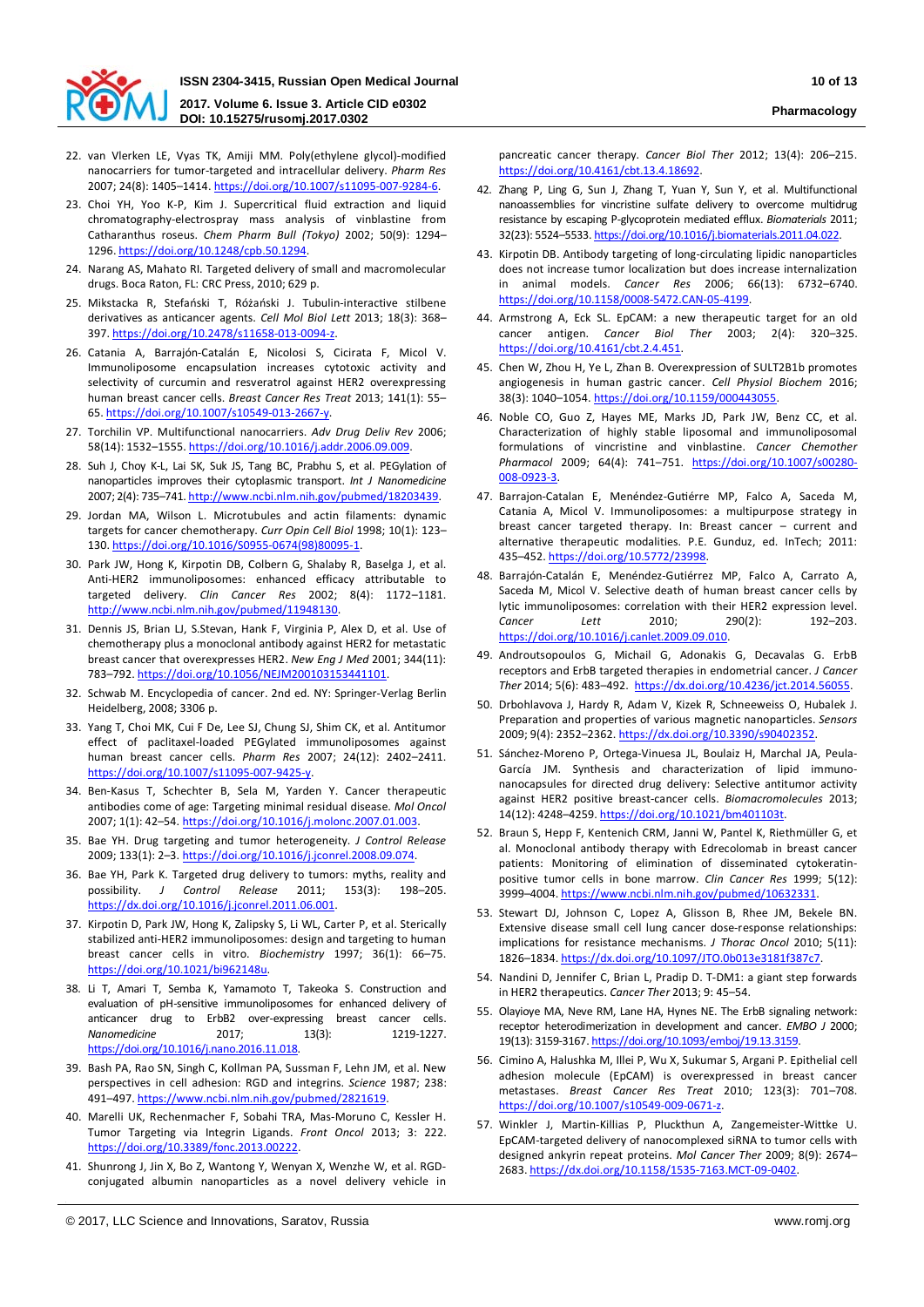

**DOI: 10.15275/rusomj.2017.0302 Pharmacology**

- 58. Yim-im W, Sawatdichaikul O, Semsri S, Horata N, Mokmak W, Tongsima S, et al. Computational analyses of curcuminoid analogs against kinase domain of HER2. BMC *Bioinformatics* 2014; 15(1): 261. [https://dx.doi.org/10.1186/1471-2105-15-261.](https://dx.doi.org/10.1186/1471-2105-15-261)
- 59. Brown DM. Drug delivery systems in cancer therapy. Tumor targeting. Totowa, New Jersey: Humana Press, 2004; 402 p.
- 60. Acharya S, Sahoo SK. PLGA nanoparticles containing various anticancer agents and tumour delivery by EPR effect. *Adv Drug Deliv Rev* 2011; 63(3): 170–183. A [https://dx.doi.org/10.1016/j.addr.2010.10.008.](https://dx.doi.org/10.1016/j.addr.2010.10.008)
- 61. Yuan F, Dellian M, Fukumura D, Leunig M, Berk DA, Torchilin VP, et al. Vascular Permeability in a human tumor xenograft: molecular size dependence and cutoff size. *Nature* 2004; 431(7007): 461–466. [https://dx.doi.org/10.1038/nature02924.](https://dx.doi.org/10.1038/nature02924)
- 62. Kannan RM, Pillai Perumal O, Kannan S. Cellular Interactions of Nano Drug Delivery Systems. In: Force Microscopy: Applications in Biology and Medicine. B.P. Jena, J.K.H. Hrber, eds. Hoboken, NJ, USA: John Wiley & Sons Inc; 2006: 113–36[. https://dx.doi.org/10.1002/0470007702.ch7.](https://dx.doi.org/10.1002/0470007702.ch7)
- 63. Mac GF, Stefanini MO, Popel AS. Simulating therapeutics using multiscale models of the VEGF receptor system in cancer. In: Modeling tumor vasculature: molecular, cellular, and tissue level aspects and implications. T.L. Jackson, ed. Springer, 2013: 37–53. [https://link.springer.com/chapter/10.1007%2F978-1-4614-0052-3\\_2.](https://link.springer.com/chapter/10.1007%2F978-1-4614-0052-3_2)
- 64. Li WW, Li VW, Hutnik M, Chiou AS. Tumor angiogenesis as a target for dietary cancer prevention. *J Oncol* 2012; 2012: 1–23. [https://dx.doi.org/10.1155/2012/879623.](https://dx.doi.org/10.1155/2012/879623)
- 65. Lara JPN, Jonasch E. Kidney cancer. Berlin, Heidelberg: Springer Berlin Heidelberg, 2012; 305 p[. https://dx.doi.org/10.1007/978-3-642-21858-3.](https://dx.doi.org/10.1007/978-3-642-21858-3)
- 66. Roskoski R Jr. Vascular endothelial growth factor (VEGF) signaling in tumor progression. *Crit Rev Oncol Hematol* 2007; 62(3): 179–213. [https://doi.org/10.1016/j.critrevonc.2007.01.006.](https://doi.org/10.1016/j.critrevonc.2007.01.006)
- 67. Kerbel RS. Tumor angiogenesis: past, present and the near future. *Carcinogenesis* 2000; 21(3): 505–515. [https://dx.doi.org/10.1093/carcin/21.3.505.](https://dx.doi.org/10.1093/carcin/21.3.505)
- 68. Wu HC, Chang DK. Peptide-mediated liposomal drug delivery system targeting tumor blood vessels in anticancer therapy. *J Oncol* 2010; 2010: 723798. [https://doi.org/10.1155/2010/723798.](https://doi.org/10.1155/2010/723798)
- 69. Hepgur M, Sadeghi S, Dorff TB, Quinn DI. Tivozanib in the treatment of renal cell carcinoma. *Biologics* 2013; 7: 139–148. [https://dx.doi.org/10.2147/btt.s32958.](https://dx.doi.org/10.2147/btt.s32958)
- 70. Honn K V. Inhibition of tumor cell metastasis by modulation of the vascular prostacyclin/thromboxane A2 system. *Clin Exp Metastasis*  1983; 1(2): 103–114. [https://dx.doi.org/10.1007/BF00121490.](https://dx.doi.org/10.1007/BF00121490)
- 71. Gerweck LE, Seetharaman K. Cellular pH gradient in tumor versus normal tissue: potential exploitation for the treatment of cancer. *Cancer Res* 1996; 56: 1194–1198[. https://www.ncbi.nlm.nih.gov/pubmed/8640796.](https://www.ncbi.nlm.nih.gov/pubmed/8640796)
- 72. Zhang X, Lin Y, Gillies RJ. Tumor pH and its measurement. *J Nucl Med* 2010; 51(8): 1167-1170. https://dx.doi.org/10.2967/jnumed.109.06898:
- 73. Scholz N. The relevance of crowdfunding. In: Radiotherapy and oncology. Wiesbaden: Springer Fachmedien Wiesbaden, 2015: 343- 366. [https://dx.doi.org/10.1007/978-3-658-09837-7.](https://dx.doi.org/10.1007/978-3-658-09837-7)
- 74. Druzhkova I, Shirmanova M, Lukina M, Dudenkova V, Sergeeva T, Belousov V, et al. Registration of intracellular pH in cancer cells with genetically encoded ratiometric sensor. *Proc SPIE, Clinical and Biomedical Spectroscopy and Imaging* IV 2015; 9537: 953710. [https://dx.doi.org/10.1117/12.2184756.](https://dx.doi.org/10.1117/12.2184756)
- 75. Sudimack JJ, Guo W, Tjarks W, Lee RJ. A novel pH-sensitive liposome formulation containing oleyl alcohol. *Biochim Biophys Acta – Biomembr* 2002; 1564(1): 31–37. [https://dx.doi.org/10.1016/S0005-](https://dx.doi.org/10.1016/S0005-2736(02)00399-1) [2736\(02\)00399-1.](https://dx.doi.org/10.1016/S0005-2736(02)00399-1)
- 76. Karanth H, Murthy RSR. pH-Sensitive liposomes-principle and application in cancer therapy. *J Pharm Pharmacol* 2007; 59(4): 469– 483. [https://dx.doi.org/10.1211/jpp.59.4.0001.](https://dx.doi.org/10.1211/jpp.59.4.0001)
- 77. Simões S, Moreira JN, Fonseca C, Düzgüneş N, de Lima MCP. On the formulation of pH-sensitive liposomes with long circulation times. *Adv*

*Drug Deliv Rev* 2004; 56(7): 947–965. [https://dx.doi.org/10.1016/j.addr.2003.10.038.](https://dx.doi.org/10.1016/j.addr.2003.10.038)

- 78. Samoshin V V, Brazdova B, Chertkov VA, Gremyachinskiy DE, Shestakova AK, Dobretsova EK, et al. Trans-2-Aminocyclohexanols as pH-triggered molecular switches. *Arkivoc* 2005; 2005(4): 129–141. [http://dx.doi.org/10.3998/ark.5550190.0006.410.](http://dx.doi.org/10.3998/ark.5550190.0006.410)
- 79. Nayar R, Tilcock CPS, Hope MJ, Cullis PR, Schroit AJ. N-Succinyldioleoylphosphatidylethanolamine: structural preferences in pure and mixed model membranes. *Biochim Biophys Acta – Biomembr*  1988; 937(C): 31–41[. https://dx.doi.org/10.1016/0005-2736\(88\)90224-6.](https://dx.doi.org/10.1016/0005-2736(88)90224-6)
- 80. Boman NL, Mayer LD, Cullis PR. Optimization of the retention properties of vincristine in liposomal systems. *Biochim Biophys Acta – Biomembr* 1993; 1152(2): 253–258. [https://dx.doi.org/10.1016/0005-](https://dx.doi.org/10.1016/0005-2736(93)90256-Y) [2736\(93\)90256-Y.](https://dx.doi.org/10.1016/0005-2736(93)90256-Y)
- 81. Xu L, Pan J, Chen Q, Yu Q, Chen H, Xu H, et al. In vivo evaluation of the safety of triptolide-loaded hydrogel-thickened microemulsion. *Food Chem Toxicol* 2008; 46(12): 3792–3799. [https://dx.doi.org/10.1016/j.fct.2008.09.065.](https://dx.doi.org/10.1016/j.fct.2008.09.065)
- 82. Parthasarathi G, Udupa N, Umadevi P, Pillai G. Niosome encapsulated of vincristine sulfate: improved anticancer activity with reduced toxicity in mice. *J Drug Target* 1994; 2(2): 173–182. [https://dx.doi.org/10.3109/10611869409015907.](https://dx.doi.org/10.3109/10611869409015907)
- 83. Mujoriya R, Bodla RB, Dhamande K, Singh D, Patle L. Niosomal drug delivery system: The magic bullet. *J Appl Pharm Sci* 2011; 1(9): 20–23. [http://www.japsonline.com/admin/php/uploads/254\\_pdf.pdf.](http://www.japsonline.com/admin/php/uploads/254_pdf.pdf)
- 84. Brewer E, Coleman J, Lowman A. Emerging technologies of polymeric nanoparticles in cancer drug delivery. *J Nanomater* 2011; 2011: 1–10. [https://dx.doi.org/10.1155/2011/408675.](https://dx.doi.org/10.1155/2011/408675)
- 85. Lim E-K, Sajomsang W, Choi Y, Jang E, Lee H, Kang B, et al. Chitosanbased intelligent theragnosis nanocomposites enable pH-sensitive drug release with MR-guided imaging for cancer therapy. *Nanoscale Res Lett* 2013; 8: 467[. https://dx.doi.org/10.1186/1556-276X-8-467.](https://dx.doi.org/10.1186/1556-276X-8-467)
- 86. Lazzari S, Moscatelli D, Codari F, Salmona M, Morbidelli M, Diomede L. Colloidal stability of polymeric nanoparticles in biological fluids. *J Nanoparticle Res* 2012; 14(6): 920[. https://dx.doi.org/10.1007/s11051-](https://dx.doi.org/10.1007/s11051-012-0920-7) [012-0920-7.](https://dx.doi.org/10.1007/s11051-012-0920-7)
- 87. Zu Y, Zhang Y, Zhao X, Zhang Q, Liu Y, Jiang R. Optimization of the preparation process of vinblastine sulfate (VBLS)-loaded folateconjugated bovine serum albumin (BSA) nanoparticles for tumortargeted drug delivery using response surface methodology (RSM). *Int J Nanomedicine* 2009; 4: 321[. https://dx.doi.org/10.2147/IJN.S8501.](https://dx.doi.org/10.2147/IJN.S8501)
- 88. Ngan VK, Bellman K, Hill BT, Wilson L, Jordan M a. Mechanism of mitotic block and inhibition of cell proliferation by the semisynthetic Vinca alkaloids vinorelbine and its newer derivative vinflunine. *Mol Pharmacol*  2001; 60(1): 225–232[. https://dx.doi.org/10.1124/mol.60.1.225.](https://dx.doi.org/10.1124/mol.60.1.225)
- 89. Wang C, Feng L, Yang X, Wang F, Lu W. Folic acid-conjugated liposomal vincristine for multidrug resistant cancer therapy. *Asian J Pharm Sci*  2013; 8(2): 118–127. [https://dx.doi.org/10.1016/j.ajps.2013.07.015.](https://dx.doi.org/10.1016/j.ajps.2013.07.015)
- 90. Chomoucka J, Drbohlavova J, Huska D, Adam V, Kizek R, Hubalek J. Magnetic nanoparticles and targeted drug delivering. *Pharmacol Res* 2010; 62(2): 144–149. [https://dx.doi.org/10.1016/j.phrs.2010.01.014.](https://dx.doi.org/10.1016/j.phrs.2010.01.014)
- 91. Dobson J. Magnetic nanoparticles for drug delivery. *Drug Dev Res* 2006; 67(1): 55–60. [https://dx.doi.org/10.1002/ddr.20067.](https://dx.doi.org/10.1002/ddr.20067)
- 92. Liu Z, Chen K, Davis C, Sherlock S, Cao Q, Chen X, et al. Drug delivery with carbon nanotubes for in vivo cancer treatment. *Cancer Res* 2008; 68(16): 6652–6660. [https://dx.doi.org/10.1158/0008-5472.CAN-08-](https://dx.doi.org/10.1158/0008-5472.CAN-08-1468) [1468.](https://dx.doi.org/10.1158/0008-5472.CAN-08-1468)
- 93. Elhissi AMA, Ahmed W, Hassan IU, Dhanak VR, D'Emanuele A. Carbon nanotubes in cancer therapy and drug delivery. *J Drug Deliv* 2012; 2012: 1–10. [https://dx.doi.org/10.1155/2012/837327.](https://dx.doi.org/10.1155/2012/837327)
- 94. Zhang X, Meng L, Lu Q, Fei Z, Dyson PJ. Targeted delivery and controlled release of doxorubicin to cancer cells using modified single wall carbon nanotubes. *Biomaterials* 2009; 30(30): 6041–6047. [https://dx.doi.org/10.1016/j.biomaterials.2009.07.025.](https://dx.doi.org/10.1016/j.biomaterials.2009.07.025)

<sup>©</sup> 2017, LLC Science and Innovations, Saratov, Russia www.romj.org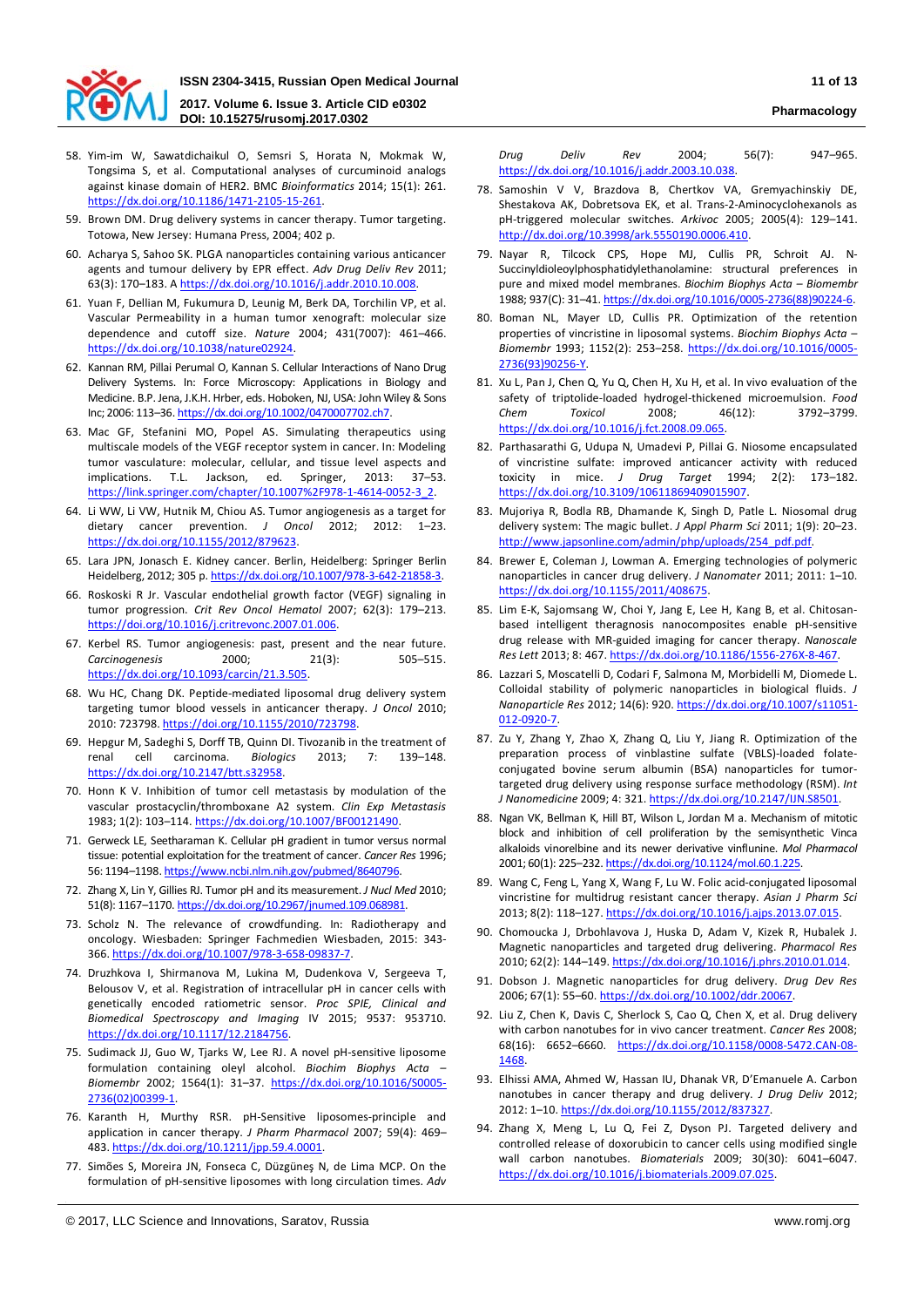

**2017. Volume 6. Issue 3. Article CID e0302 DOI: 10.15275/rusomj.2017.0302 Pharmacology**

- 95. Shi X, Wang SH, Shen M, Antwerp ME, Chen X, Li C, et al. Multifunctional dendrimer-modified multiwalled carbon nanotubes: synthesis, characterization, and in vitro cancer cell targeting and imaging. *Biomacromolecules* 2009; 10(7): 1744–1750. [https://dx.doi.org/10.1021/bm9001624.](https://dx.doi.org/10.1021/bm9001624)
- 96. Mayer LD, Bally MB, Loughrey H, Masin D, Cullis PR. Liposomal vincristine preparations which exhibit decreased drug toxicity and increased activity against murine L1210 and P388 tumors. *Cancer Res* 1990; 50(3): 575– 579[. https://www.ncbi.nlm.nih.gov/pubmed/2297698.](https://www.ncbi.nlm.nih.gov/pubmed/2297698)
- 97. Mayer LD, Nayar R, Thies RL, Boman NL, Cullis PR, Bally MB. Identification of vesicle properties that enhance the antitumour activity of liposomal vincristine against murine L1210 leukemia. *Cancer Chemother Pharmacol* 1993; 33(1): 17–24[. http://www.ncbi.nlm.nih.gov/pubmed/8269584.](http://www.ncbi.nlm.nih.gov/pubmed/8269584)
- 98. Krishna R, Webb MS, St. Onge G, Mayer LD. Liposomal and nonliposomal drug pharmacokinetics after administration of liposomeencapsulated vincristine and their contribution to drug tissue distribution properties. *J Pharmacol Exp Ther* 2001; 298(3): 1206– 1212. [https://www.ncbi.nlm.nih.gov/pubmed/11504822.](https://www.ncbi.nlm.nih.gov/pubmed/11504822)
- 99. Aboutaleb E, Atyabi F, Khoshayand MR, Vatanara AR, Ostad SN, Kobarfard F, et al. Improved brain delivery of vincristine using dextran sulfate complex solid lipid nanoparticles: optimization and in vivo evaluation. *J Biomed Mater Res A* 2014; 102(7): 2125–2136. [https://dx.doi.org/10.1002/jbm.a.34890.](https://dx.doi.org/10.1002/jbm.a.34890)
- 100. Mehta K, Siddik ZH. Drug resistance in cancer cells. Springer Science and Business Media LLC, 2009; 372 p.
- 101. Akhdar H, Legendre C, Aninat C, More F. Anticancer drug metabolism: chemotherapy resistance and new therapeutic approaches. In: Topics on Drug Metabolism. J. Paxton, ed. Rijeka, Croatia: InTech, 2012: 137– 170. [https://dx.doi.org/10.5772/30015.](https://dx.doi.org/10.5772/30015)
- 102. Chai S, To KK, Lin G. Circumvention of multi-drug resistance of cancer cells by Chinese herbal medicines. *Chin Med* 2010; 5(1): 26. [https://dx.doi.org/10.1186/1749-8546-5-26.](https://dx.doi.org/10.1186/1749-8546-5-26)
- 103. Bansal T, Jaggi M, Khar RK, Talegaonkar S. Emerging significance of flavonoids as P-glycoprotein inhibitors in cancer chemotherapy. *J Pharm Pharm Sci* 2009; 12(1): 46–78. [http://www.ncbi.nlm.nih.gov/pubmed/19470292.](http://www.ncbi.nlm.nih.gov/pubmed/19470292)
- 104. Song XR, Cai Z, Zheng Y, He G, Cui FY, Gong DQ, et al. Reversion of multidrug resistance by co-encapsulation of vincristine and verapamil in PLGA nanoparticles. *Eur J Pharm Sci* 2009; 37(3–4): 300–305. [https://dx.doi.org/10.1016/j.ejps.2009.02.018.](https://dx.doi.org/10.1016/j.ejps.2009.02.018)
- 105. Sun AX, Ye ZG, Li CY, Xue BY, Li LF, Cao XF, Yang Q, Dai BQ. Synergetic anticancer effects of tetrandrine combined with doxorubicin or vincristine in vitro. *Zhongguo Yao Li Xue Bao* 1999; 20(1): 69-73. [https://www.ncbi.nlm.nih.gov/pubmed/10437129.](https://www.ncbi.nlm.nih.gov/pubmed/10437129)
- 106. Buxhofer-Ausch V, Secky L, Wlcek K, Svoboda M, Kounnis V, Briasoulis E, et al. Tumor-specific expression of organic anion-transporting polypeptides: transporters as novel targets for cancer therapy. *J Drug Deliv* 2013; 2013: 863539[. https://dx.doi.org/10.1155/2013/863539.](https://dx.doi.org/10.1155/2013/863539)
- 107. Lübbe AS, Alexiou C, Bergemann C. Clinical Applications of magnetic drug targeting. *J Surg Res* 2001; 95(2): 200–206. [https://dx.doi.org/10.1006/jsre.2000.6030.](https://dx.doi.org/10.1006/jsre.2000.6030)
- 108. Laurencin M, Cam N, Georgelin T, Clément O, Autret G, Siaugue J-M, et al. Human erythrocytes covered with magnetic core-shell nanoparticles for multimodal imaging. *Adv Healthc Mater* 2013; 2(9): 1209–1212[. https://dx.doi.org/10.1002/adhm.201200384.](https://dx.doi.org/10.1002/adhm.201200384)
- 109. Veiseh O, Sun C, Fang C, Bhattarai N, Gunn J, Kievit F, et al. Specific targeting of brain tumors with an optical/magnetic resonance imaging nanoprobe across the blood-brain barrier. *Cancer Res* 2009; 69(15): 6200–6207[. https://dx.doi.org/10.1158/0008-5472.CAN-09-1157.](https://dx.doi.org/10.1158/0008-5472.CAN-09-1157)
- 110. Dürr S, Janko C, Lyer S, Tripal P, Schwarz M, Zaloga J, et al. Magnetic nanoparticles for cancer therapy. *Nanotechnol Rev* 2013; 2(4): 395– 409. [https://dx.doi.org/10.1515/ntrev-2013-0011.](https://dx.doi.org/10.1515/ntrev-2013-0011)
- 111. Dandamudi S, Campbell RB. The drug loading, cytotoxicty and tumor vascular targeting characteristics of magnetite in magnetic drug

targeting. *Biomaterials* 2007; 28(31): 4673–4683. [https://dx.doi.org/10.1016/j.biomaterials.2007.07.024.](https://dx.doi.org/10.1016/j.biomaterials.2007.07.024)

- 112. Dandamudi S, Patil V, Fowle W, Khaw B-A, Campbell RB. External magnet improves antitumor effect of vinblastine and the suppression<br>of metastasis. Cancer Sci 2009: 100(8): 1537-1543. of metastasis. *Cancer Sci* 2009; 100(8): 1537–1543. [https://dx.doi.org/10.1111/j.1349-7006.2009.01201.x.](https://dx.doi.org/10.1111/j.1349-7006.2009.01201.x)
- 113. Zaffaroni N, Fiorentini G, De Giorgi U. Hyperthermia and hypoxia: new developments in anticancer chemotherapy. *Eur J Surg Oncol* 2001; 27(4): 340–342. [https://dx.doi.org/10.1053/ejso.2000.1040.](https://dx.doi.org/10.1053/ejso.2000.1040)
- 114. Widder KJ, Senyei AE, Scarpelli DG. Magnetic microspheres: a model system for site-specific drug delivery in vivo. *Exp Biol Med* 1978; 158(2): 141–146. [https://dx.doi.org/10.3181/00379727-158-40158.](https://dx.doi.org/10.3181/00379727-158-40158)
- 115. Yatvin M, Weinstein J, Dennis W, Blumenthal R. Design of liposomes for enhanced local release of drugs by hyperthermia. *Science* 1978; 202(4374): 1290–1293[. https://dx.doi.org/10.1126/science.364652.](https://dx.doi.org/10.1126/science.364652)
- 116. Zubarev A., Abu-Bakr AF. Hyperthermia effect produced by interacting magnetic nanoparticles. In: 16-th International Plyos Conference on Nanodispersed Magnetic Fluids. Ivanovo, Russia: Ivanovo State Energy University, 2014: 312-315. [http://ispu.ru/files/Sbornik\\_po\\_MZh\\_2014](http://ispu.ru/files/Sbornik_po_MZh_2014-zap.pdf) [zap.pdf.](http://ispu.ru/files/Sbornik_po_MZh_2014-zap.pdf)
- 117. Andronescu E, Ficai M, Voicu G, Ficai D, Maganu M, Ficai A. Synthesis and characterization of collagen/hydroxyapatite: magnetite composite material for bone cancer treatment. *J Mater Sci Mater Med* 2010; 21(7): 2237–2242. [https://dx.doi.org/10.1007/s10856-010-4076-7.](https://dx.doi.org/10.1007/s10856-010-4076-7)
- 118. Guo X, Szoka FC. Steric stabilization of fusogenic liposomes by a lowph sensitive peg−diortho ester−lipid conjugate. *Bioconjug Chem* 2001; 12(2): 291–300. [https://dx.doi.org/10.1021/bc000110v.](https://dx.doi.org/10.1021/bc000110v)
- 119. Shanta Singh N, Kulkarni H, Pradhan L, Bahadur D. A multifunctional biphasic suspension of mesoporous silica encapsulated with YVO4:Eu3+ and Fe3O4 nanoparticles: synergistic effect towards cancer therapy and imaging. *Nanotechnology* 2013; 24(6): 65101. [https://dx.doi.org/10.1088/0957-4484/24/6/065101.](https://dx.doi.org/10.1088/0957-4484/24/6/065101)
- 120. Batyrbekov EO, Rhakhimaeva DZ, Akylbekova TN. Sustained release of vincristine from microparticles of calcium alginate gel. *Journal of Scientific and Technical Society "Kakhak"* 2010; (2): 8–11. [http://elibrary.kz/download/zhurnal\\_st/st209.pdf.](http://elibrary.kz/download/zhurnal_st/st209.pdf)
- 121. Chen J, Li S, Shen Q. Folic acid and cell-penetrating peptide conjugated PLGA-PEG bifunctional nanoparticles for vincristine sulfate delivery. *Eur J Pharm Sci* 2012; 47(2): 430–443. [https://dx.doi.org/10.1016/j.ejps.2012.07.002.](https://dx.doi.org/10.1016/j.ejps.2012.07.002)
- 122. Ling G, Zhang P, Zhang W, Sun J, Meng X, Qin Y, et al. Development of novel self-assembled DS-PLGA hybrid nanoparticles for improving oral bioavailability of vincristine sulfate by P-gp inhibition. *J Control Release* 2010; 148(2): 241–248[. https://dx.doi.org/10.1016/j.jconrel.2010.08.010.](https://dx.doi.org/10.1016/j.jconrel.2010.08.010)
- 123. Cui J, Li C, Wang C, Li Y, Zhang L, Zhang L, et al. Development of Pegylated Liposomal Vincristine Using Novel Sulfobutyl Ether Cyclodextrin Gradient: Is Improved Drug Retention Sufficient to Surpass DSPE–PEG-Induced Drug Leakage? *J Pharm Sci* 2011; 100(7): 2835–2848[. https://dx.doi.org/10.1002/jps.22496.](https://dx.doi.org/10.1002/jps.22496)
- 124. Zucker D, Andriyanov AV, Steiner A, Raviv U, Barenholz Y. Characterization of PEGylated nanoliposomes co-remotely loaded with topotecan and vincristine: Relating structure and pharmacokinetics to therapeutic efficacy. *J Control Release* 2012; 160(2): 281–289. [https://dx.doi.org/10.1016/j.jconrel.2011.10.003.](https://dx.doi.org/10.1016/j.jconrel.2011.10.003)
- 125. Leonetti C, Scarsella M, Semple SC, Molinari A, D'Angelo C, Stoppacciaro A, et al. In vivo administration of liposomal vincristine sensitizes drug-resistant human solid tumors. *Int J Cancer* 2004; 110(5): 767–774. [https://dx.doi.org/10.1002/ijc.20174.](https://dx.doi.org/10.1002/ijc.20174)
- 126. Wong MY, Chiu GNC. Liposome formulation of co-encapsulated vincristine and quercetin enhanced antitumor activity in a trastuzumab-insensitive breast tumor xenograft model. *Nanomedicine* 2011; 7(6): 834–840. [https://dx.doi.org/:10.1016/j.nano.2011.02.001.](https://dx.doi.org/:10.1016/j.nano.2011.02.001)
- 127. Stathopoulos GP, Antoniou D, Dimitroulis J, Stathopoulos J, Marosis K, Michalopoulou P. Comparison of liposomal cisplatin versus cisplatin in non-squamous cell non-small-cell lung cancer. *Cancer Chemother*